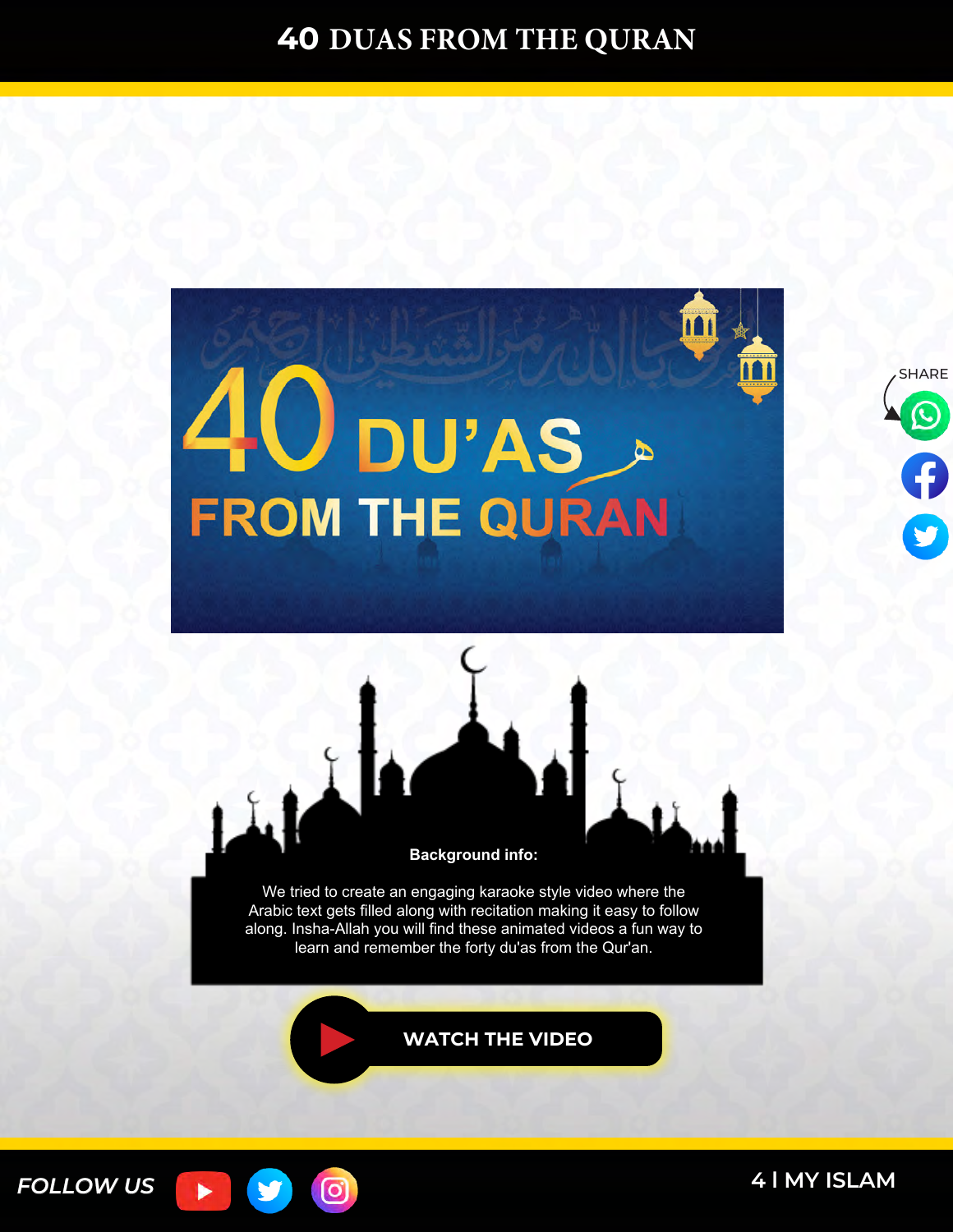$\frac{1}{2}$ رَبَّنَا تَقَبَّلْ مِنَّآ إِنَّكَ أَنْتَ السَّمِيعُ العَلِيمُ  $\tilde{\bm{s}}$ メラー س<br>سا ہ<br>فی ه<br>ز َٔ نک<br>ف  $\frac{1}{2}$ ہ<br>ا  $\ddot{\bm{\lambda}}$ س<br>ب با<br>با ُ مُعَا

**Rabbana taqabbal minnaa innaka Antas Samee'ul Aleem**

*- 2:127 -*

# *"Our Lord, accept [this] from us. Indeed You are the Hearing, the Knowing."*





You can recite this du'a whenever you would like for Allah (swt) to accept whatever good you've just done. Du'a Prophet Ibrahim (as) recited after building the kaaba with his son.

**[LISTEN TO AUDIO](https://youtu.be/HngEYcsk4Xk)**



(ဝ)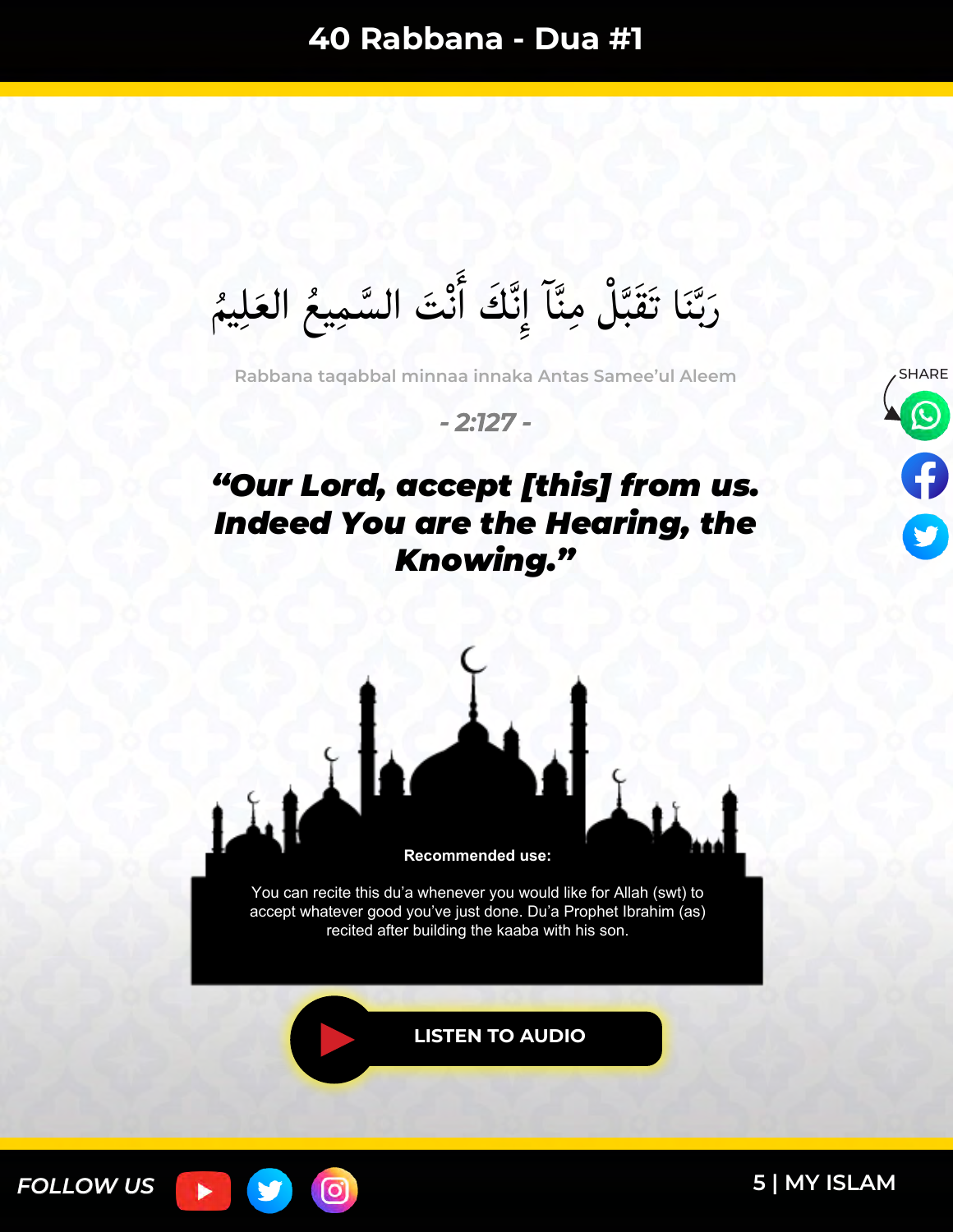#### َرَبَّنَا وَاجْعَلْنَا مُسْلِمَيْنِ لَكَ وَمِن ذُرِّيَّتِنَا أَمَّةً مُّسْلِمَةً لَّكَ وَأَرِنَا َٔ ا ا<br>ما بن<br>ر ً  $\lambda$ ً  $\lambda$ ∕م<br>|<br>| ء<br>ا  $\ddot{\phantom{0}}$ لا<br>لی سمبر<br>پر  $\frac{1}{2}$ ر<br>م  $\frac{1}{2}$  $\lambda$ ֩֩֩֩֩֩֩׀֚  $\tilde{\bm{s}}$ س<br>ب بد<br>ب َ ×<br>♦ مَنَاسِكَنَا وَتُبْ عَلَيْنَاً إِنَّكَ أَنتَ التَّوَّابُ الرَّحِيمُ ن<br>ز w<br>A  $\tilde{\cdot}$ َٔ ند<br>فر  $\frac{1}{2}$ ¤<br>ا  $\ddot{\bullet}$ بر دیا<br>ا بو<br>ت ا<br>ما ا دار<br>ا  $\tilde{\phantom{a}}$

**Rabbana waj'alnaa muslimaini laka wa min zurriyyatinaaa ummatam muslimatal laka wa arinaa manaasikanaa wa tub 'alainaa innaka antat Tawwaabur Raheem**

#### *– 2:128 –*

*"Our Lord, and make us Muslims [in submission] to You and from our descendants a Muslim nation [in submission] to You. And show us our rites [of worship] and accept our repentance. Indeed, You are the Accepting of Repentance, the Merciful."*



This du'a should be recited to affirm your faith in Islam. It also a good prayer that asks for the success of the entire Muslim Ummah. Du'a Prophet Ibrahim (as) recited after building the kaaba with his son.

**[LISTEN TO AUDIO](https://youtu.be/pUQ7ueK-AJ0)**



o,

**[6 | MY ISLAM](https://myislam.org/?utm_source=offline&utm_campaign=rabbana-du%27a-book&utm_content=20210127-footer)**

SHARE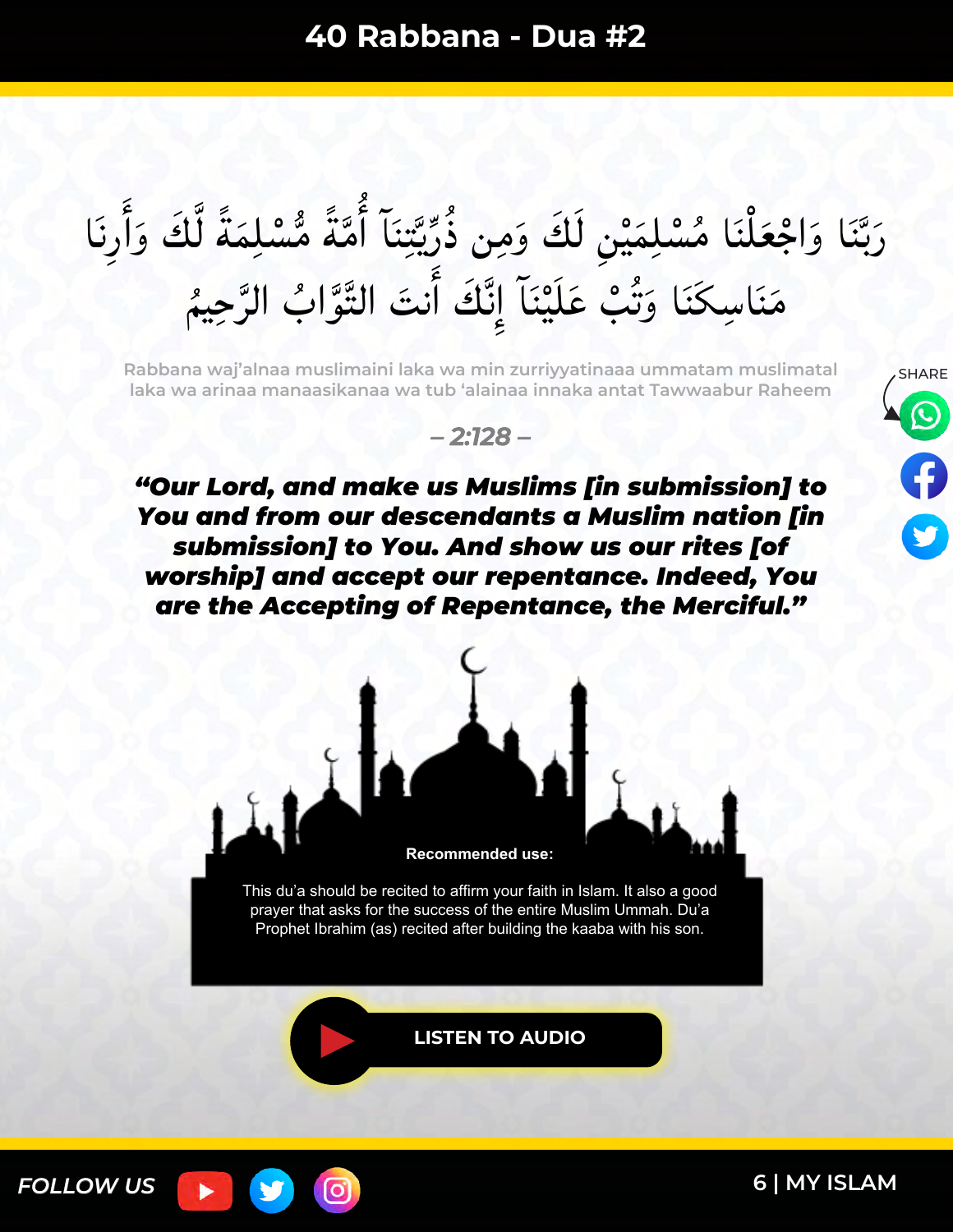رَبَّنَآ ءَاتِنَا فِى ٱلدُّنْيَا حَسَنَةً وَفِى ٱلْءَاخِرَةِ حَسَنَةً وَقِنَا عَذَابَ ٱلنَّارِ ا<br>ما ً  $\ddot{\phantom{0}}$  $\tilde{ }$ ر<br>ر  $\tilde{\epsilon}$ ر<br>م ً  $\ddot{\phantom{0}}$ ە<br>ئا  $\ddot{\phantom{0}}$  $\tilde{\epsilon}$ س<br>ب ب<br>با<br>م َ

**Rabbana atina fid dunyaa hasanatanw wa fil aakhirati hasanatanw wa qinaa azaaban Naar**

*– 2:201 –*

### *"Our Lord, give us in this world [that which is] good and in the Hereafter [that which is] good and protect us from the punishment of the Fire."*





**[7 | MY ISLAM](https://myislam.org/?utm_source=offline&utm_campaign=rabbana-du%27a-book&utm_content=20210127-footer)**

SHARE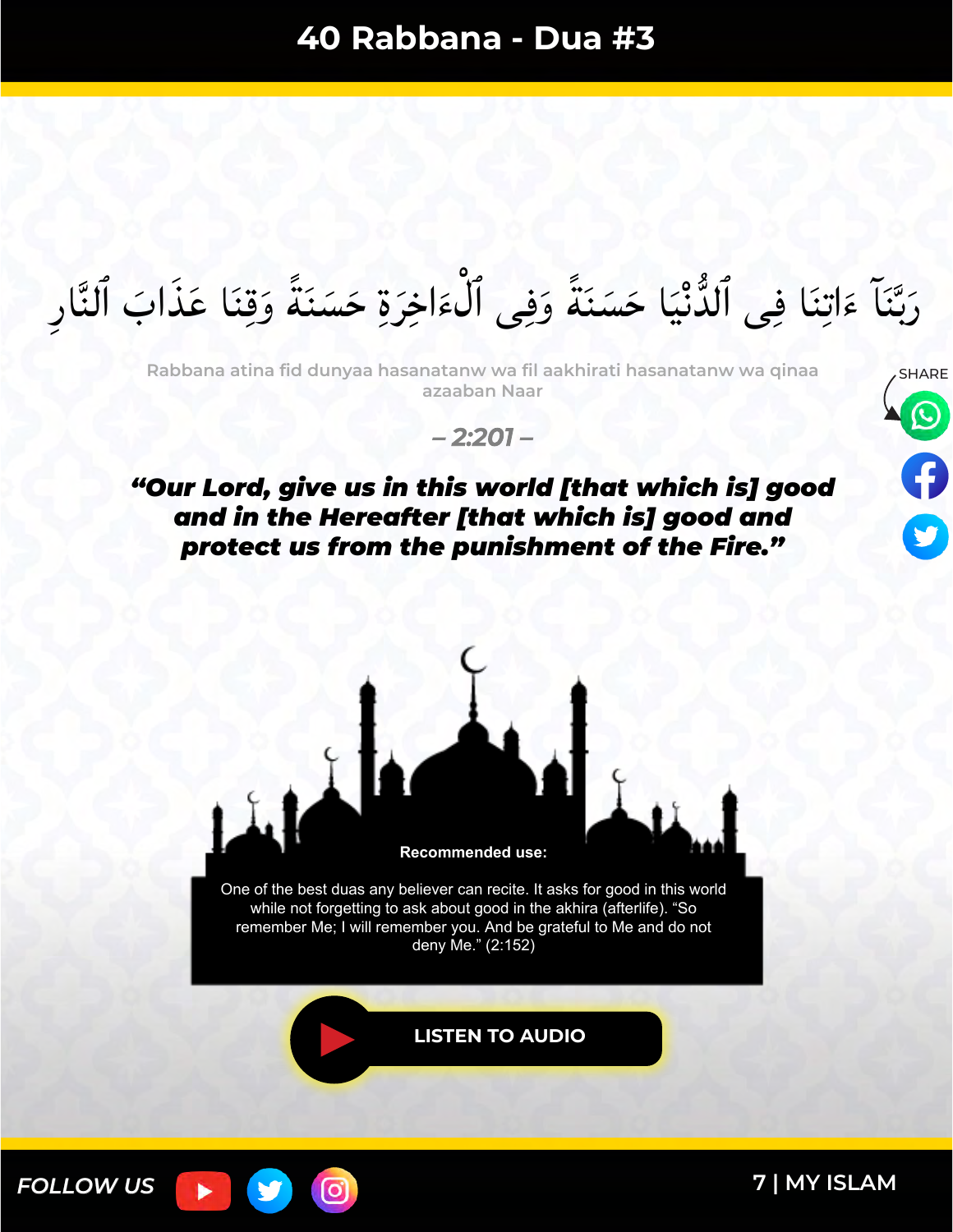#### رَبَّنَا أَفْرِغْ عَلَيْنَا صَبْراً وَثَبِّتْ أَقْدَامَنَا وَانصُرْنَا عَلَى القَوْمِ الكَافِرِينَ ە<br>و ہ<br>ر  $\tilde{\lambda}$  $\ddot{\varepsilon}$ َٔ ا<br>ما ֠<u>׀</u><br>׀  $\frac{1}{2}$  $\zeta$ **م<br>م** َٔ  $\ddot{\phantom{0}}$ بد<br>ب َ

**Rabbana afrigh 'alainaa sabranw wa sabbit aqdaamanaa wansurnaa 'alal qawmil kaafireen**



#### *– 2:250 –*

### *"Our Lord, pour upon us patience and plant firmly our feet and give us victory over the disbelieving people."*



**[LISTEN TO AUDIO](https://youtu.be/grxmMobNNAA)**

[ර]

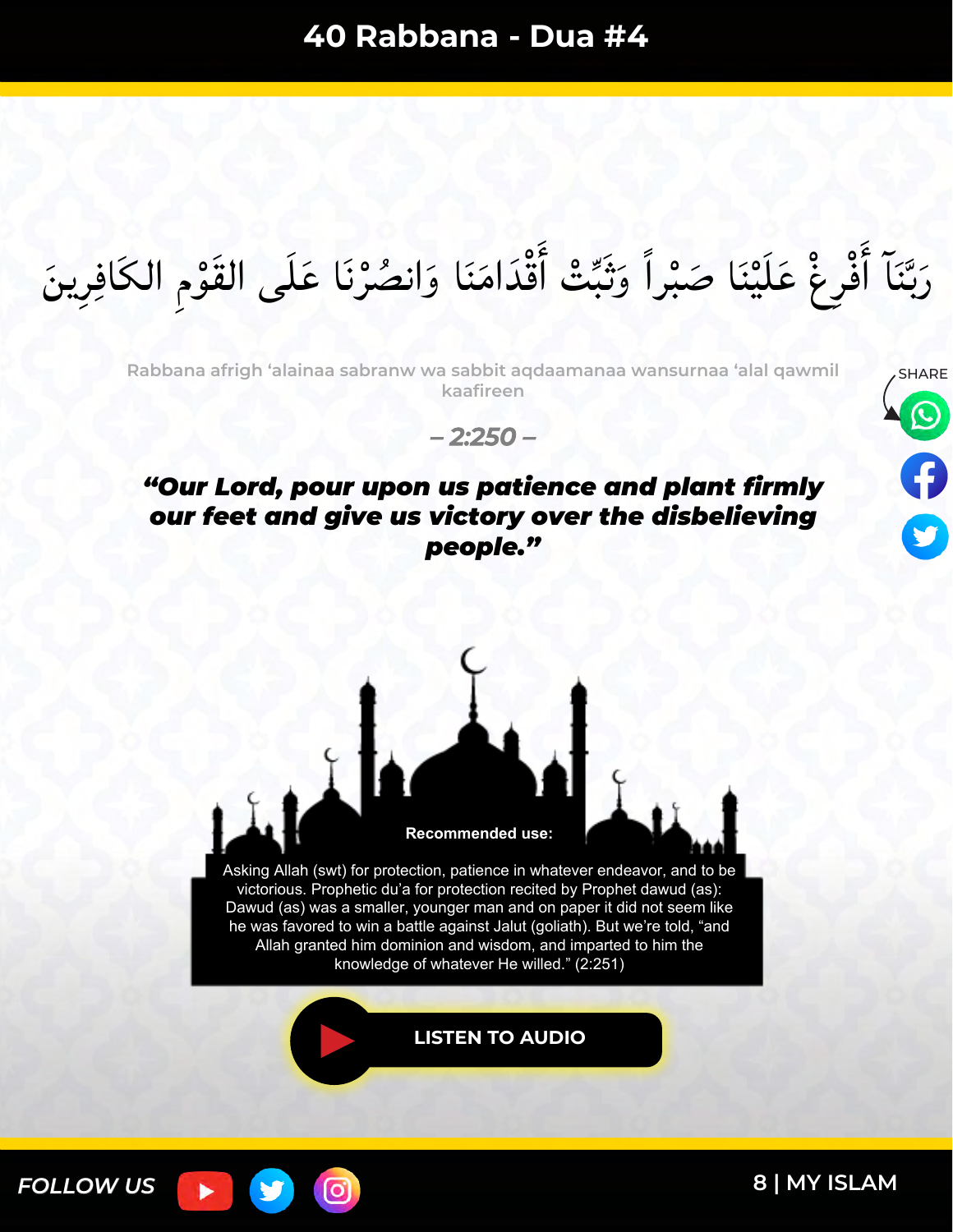رَبَّنَا لَا تُؤَاخِذْنَآ إِن نَّسِينَآ أَوْ أَخْطَأَنَا ہ<br>ا  $\sum_{i=1}^{5}$ ە<br>م َٔ َٔ س<br>ف ْد س<br>ب بکا<br>با ُ ما المسلمان المسلمان المسلمان المسلمان المسلمان المسلمان المسلمان المسلمان المسلمان المسلمان المسلمان المسلم<br>المسلمان المسلمان المسلمان المسلمان المسلمان المسلمان المسلمان المسلمان المسلمان المسلمان المسلمان المسلمان ال

**Rabbana laa tu'aakhiznaaa in naseenaaa aw akhtaanaa**

#### *– 2:286 –*

### *"Our Lord, do not impose blame upon us if we have forgotten or erred."*





၀ြ

*FOLLOW US*

ь

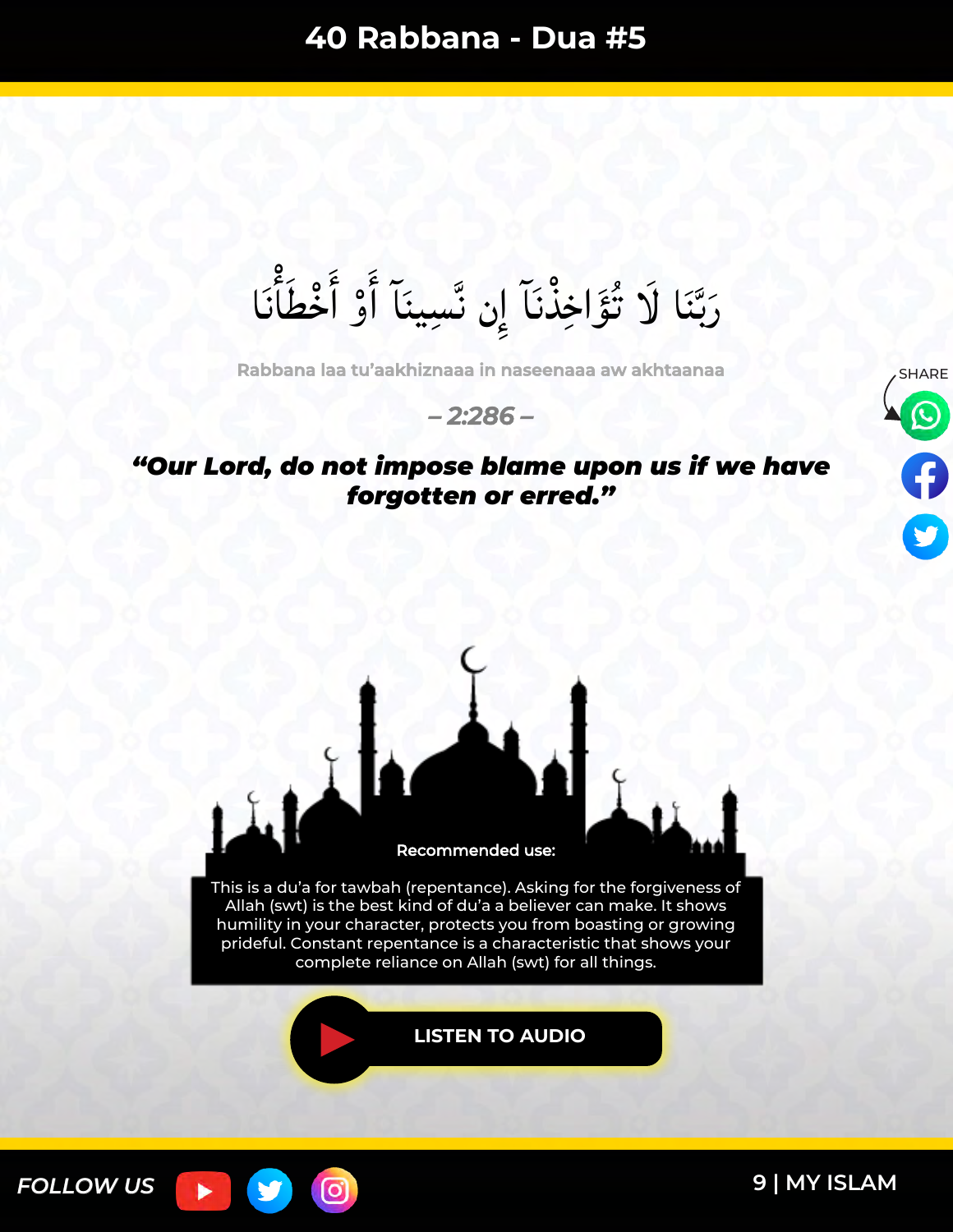رَبَّنَا وَلَا تَحْمِلْ عَلَيْنَآ إِصْرًا كَمَا حَمَلْتَهُ عَلَى ٱلَّذِينَ مِن قَبْلِنَا  $\ddot{\bullet}$ ֩֩֩֩֩֩֩׀  $\lambda$ ً ل `<br>←  $\frac{1}{2}$  $\frac{1}{2}$ **ّ** ֩<mark>֦</mark> ا<br>م س<br>ب بد<br>ب َ

**Rabbana wa laa tahmil-'alainaaa isran kamaa hamaltahoo 'alal-lazeena min qablinaa**

*– 2:286 –*

#### *"Our Lord, and lay not upon us a burden like that which You laid upon those before us."*



our predecessors.

.

[ට]

**[LISTEN TO AUDIO](https://youtu.be/mXgsXTzDHdI)**



**[10 | MY ISLAM](https://myislam.org/?utm_source=offline&utm_campaign=rabbana-du%27a-book&utm_content=20210127-footer)**

SHARE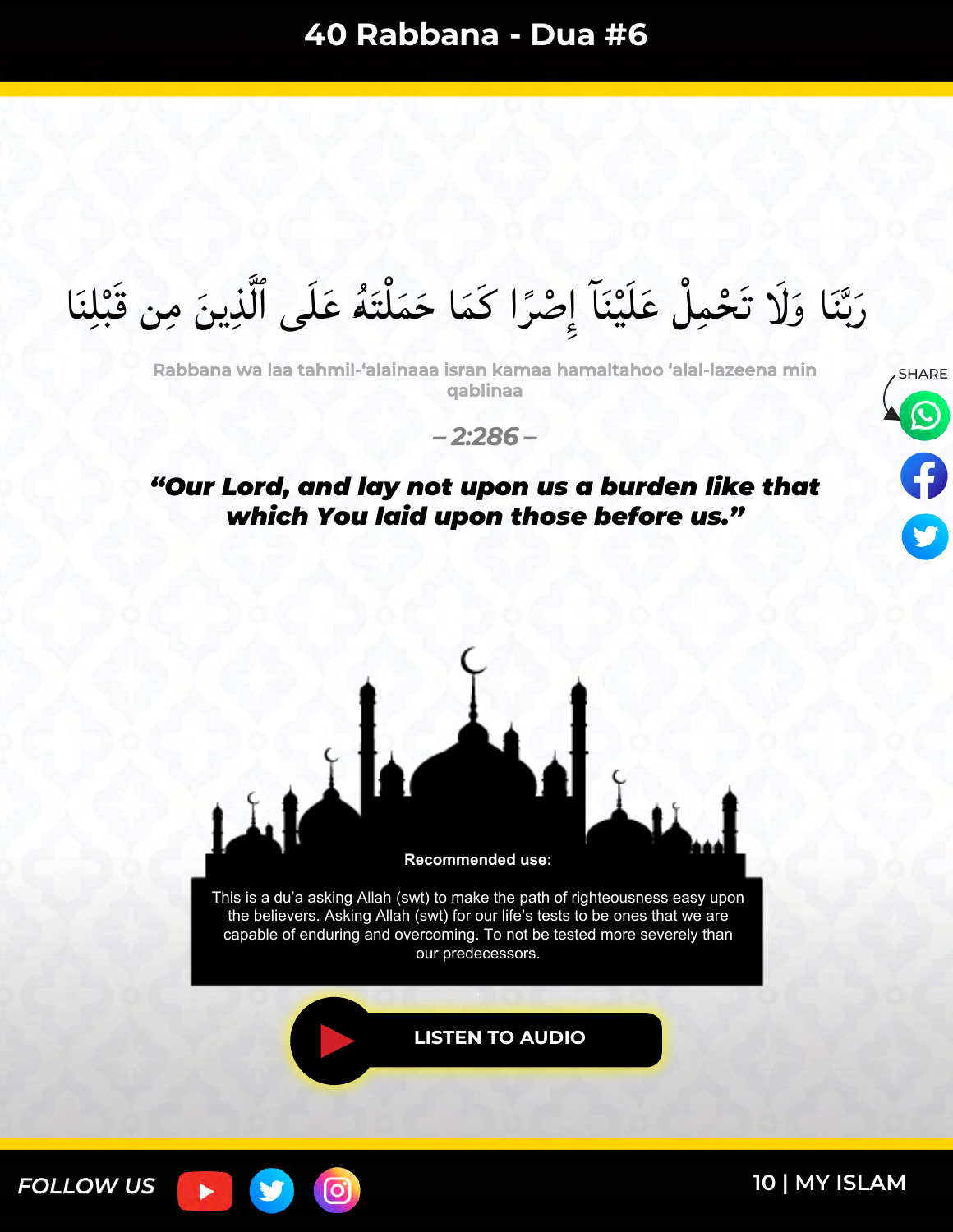#### رَبَّنَا وَلَا تُحَمِّلْنَا مَا لَا طَاقَةَ لَنَا بِهِ ۖ وَأَعْفُ عَنَّا وَأَغْفِرْ لَنَا ہ<br>ز ا<br>ما  $\tilde{\phantom{a}}$ ֩֩֩֩֩֩֩׀֚ ≍<br>⊿ بر<br>ن ا<br>ما س<br>ب بک<br>ب ر<br>م وَأَرْحَمْنَا ۚ أَنتَ مَوْلَنْنَا فَأَنصُرْنَا عَلَى ٱلْقَوْمِ ٱلْكَٰفِرِينَ ا<br>ا ہ<br>و ہ<br>/  $\ddot{\cdot}$ َٔ ہ<br>م ر<br>م

**Rabbana wa laa tuhammilnaa maa laa taaqata lanaa bih; wa'fu 'annaa waghfir lanaa warhamnaa; Anta mawlaanaa fansurnaa 'alal qawmil kaafireen**





*"Our Lord, and burden us not with that which we have no ability to bear. And pardon us; and forgive us; and have mercy upon us. You are our protector, so give us victory over the disbelieving people."*



The last ayat of Surah Baqarah alone contains 3 powerful duas which can be recited together or independently. These last 2 ayat are among the most memorized verses of the Qur'an. The Messenger of Allah ( وسلم علیھ الله صلى ( said: "If anyone recited two verses from the last of Surah Baqarah at night, they will be sufficient for him." (Abu Dawud 1397)

**[LISTEN TO AUDIO](https://youtu.be/Axxaq8V7jNA)**

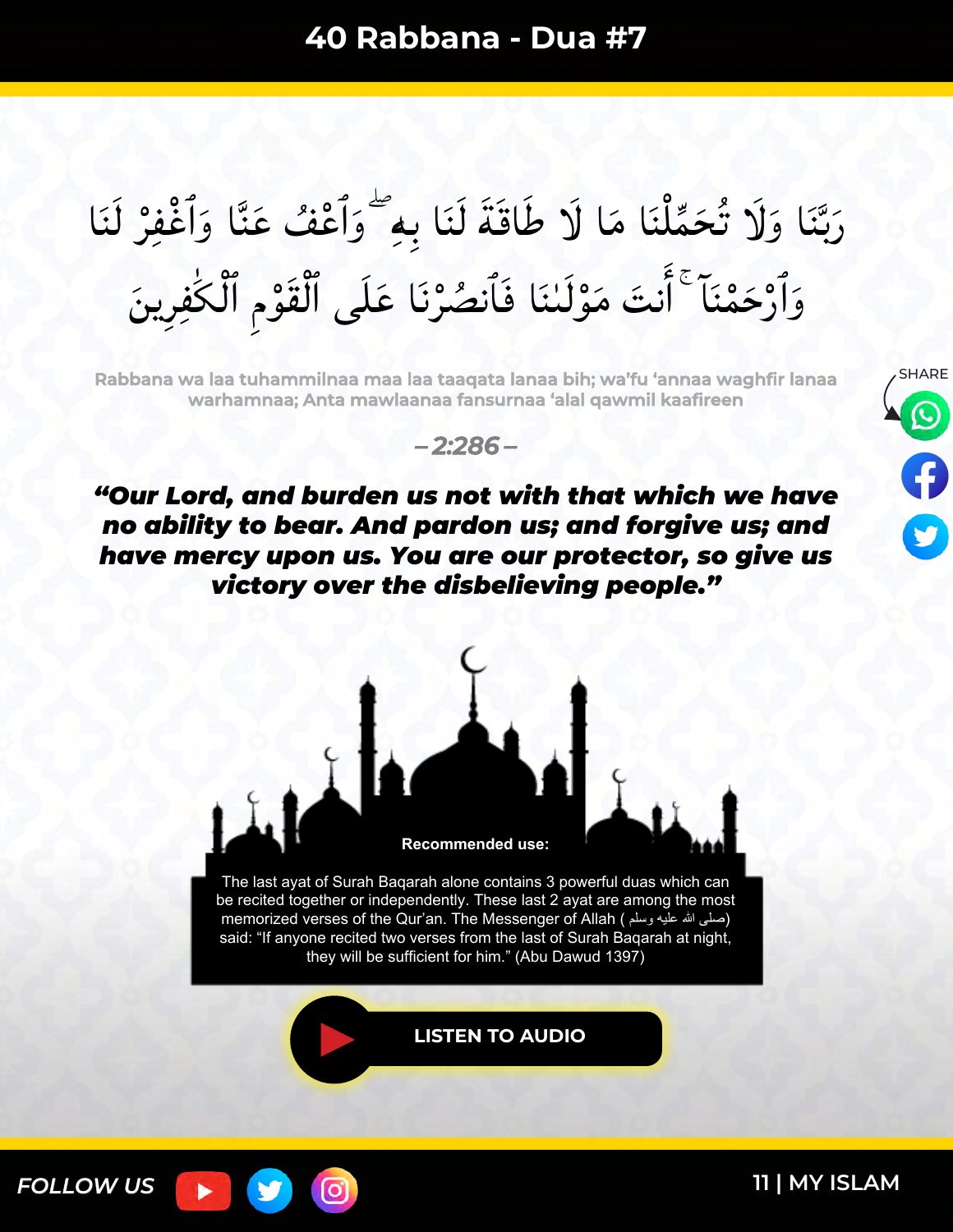#### رَبَّنَا لاَ تُزِغْ قُلُوبَنَا بَعْدَ إِذْ هَدَيْتَنَا وَهَبْ لَنَا مِن لَّدُنكَ س<br>أ  $\tilde{a}$  $\ddot{\phantom{a}}$ اند<br>اند  $\ddot{\phantom{0}}$ <u>֩</u>  $\frac{1}{2}$  $\overline{\phantom{a}}$ م<br>ا  $\zeta$ س<br>ب بر<br>ب َ رَحْمَةً إِنَّكَ أَنتَ الْوَهَّابُ  $\int$  $\tilde{\cdot}$ َٔ ند<br>فر  $\frac{1}{2}$ ً  $\lambda$

**Rabbana laa tuzigh quloobanaa ba'da iz hadaitanaa wa hab lanaa mil ladunka rahmah; innaka antal Wahhaab**

*– 3:8 –*

## *"Our Lord, let not our hearts deviate after You have guided us and grant us from Yourself mercy. Indeed, You are the Bestower."*





Another beautiful du'a a believer can recite asking for Allah's rahma (mercy). The believer understands that all things are made possible through Allah (swt). In this du'a, we ask of Allah to make us among those who are guided, to not let the environment or circumstance cause our hearts to swerve once we know the truth.

**[LISTEN TO AUDIO](https://youtu.be/iFl3ssLP9YM)**

[ර]

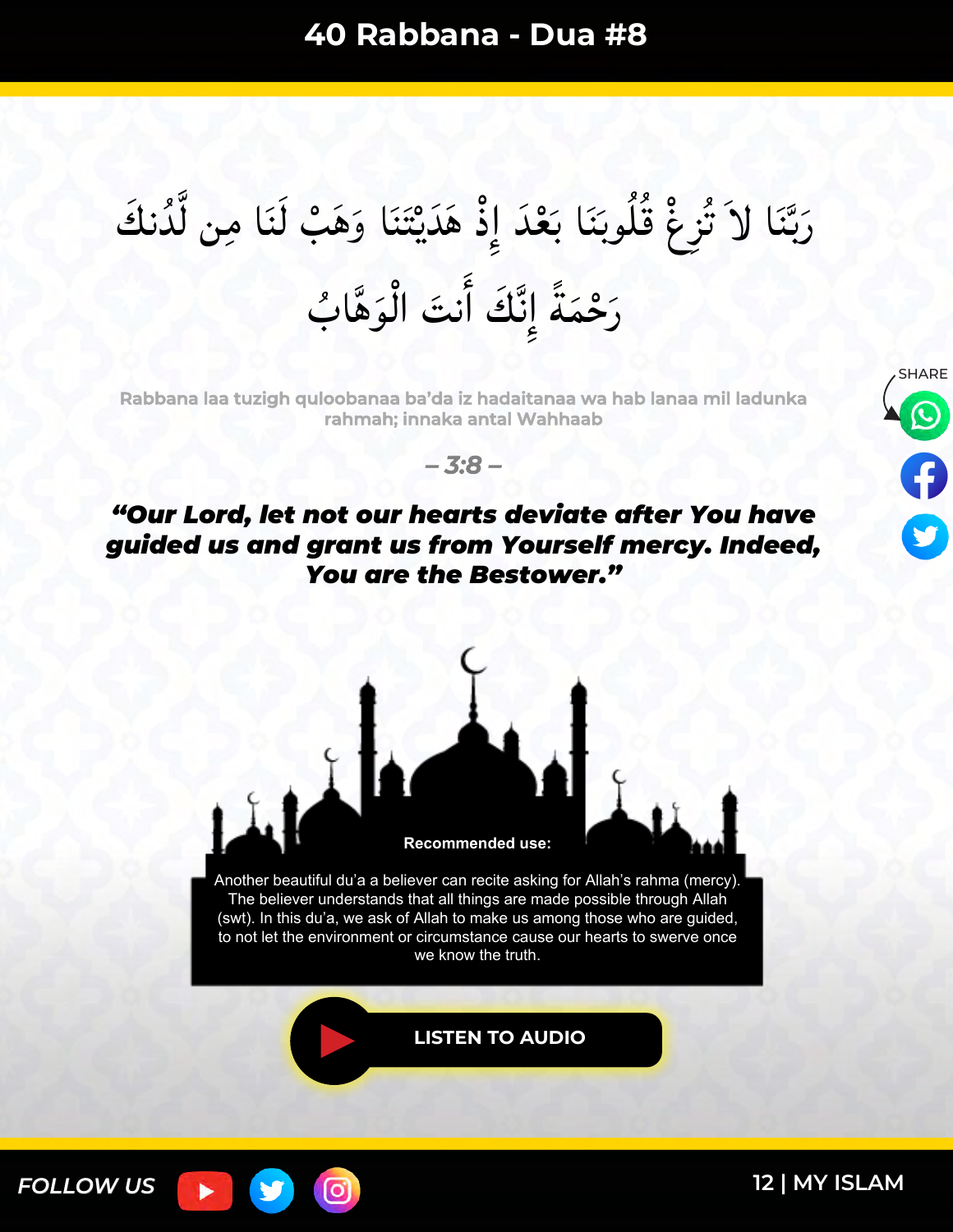رَبَّنَا إِنَّكَ جَامِعُ ٱلنَّاسِ لِيَوْمٍ لَّا رَيْبَ فِيهِ ۚ إِنَّ ٱللَّهَ لَا يُخْلِفُ ٱلْمِيعَادَ ه<br>م بر<br>پاپ ن<br>-<br>- $\frac{1}{2}$ ه<br>پ َ س<br>|<br>| ֩֩֓֝׆<br>֧֧֝֝֜ メラー ند<br>ف  $\frac{1}{2}$  $\ddot{\phantom{0}}$ بک<br>ب َ

**Rabbana innaka jami'unnasi li-Yawmil la raiba fi innallaha la yukhliful mi'aad**

*– 3:9 –*

### *"Our Lord, surely You will gather the people for a Day about which there is no doubt. Indeed, Allah does not fail in His promise."*





This is a du'a of the believers to affirm their faith in the afterlife. A place where we will either reap the rewards for our good deeds and our actions or pay the price of errors. "Indeed, Allah does not fail in his promise."

**[LISTEN TO AUDIO](https://youtu.be/1qyUGP3WnYQ)**

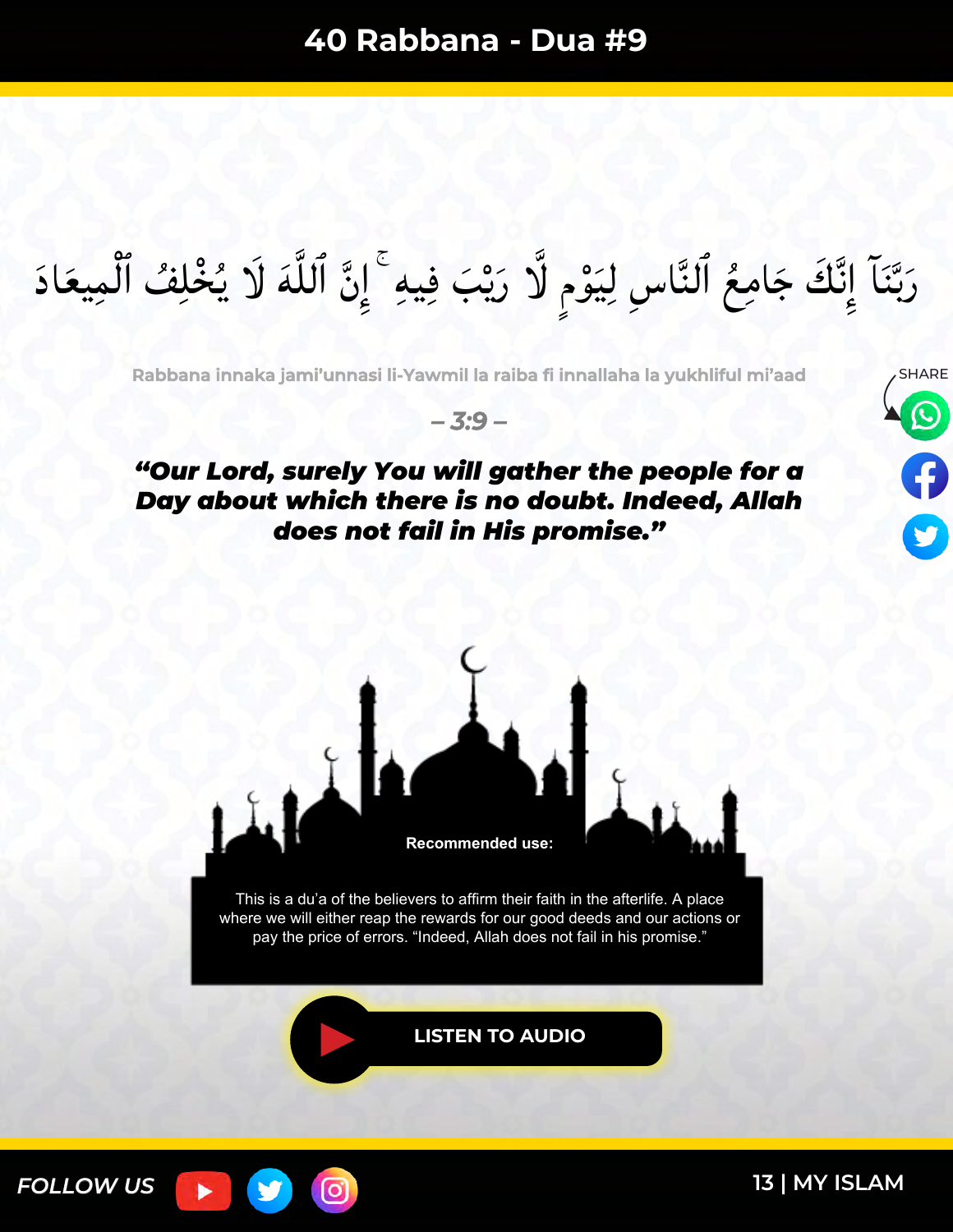#### رَبَّنَاً إِنَّنَاً ءَامَنَّا فَأَغْفِرْ لَنَا ذُنُوبَنَا وَقِنَا عَذَابَ ٱلنَّارِ ا<br>ما  $\overline{\phantom{a}}$ بر<br>نا  $\tilde{\mathbf{r}}$ ں<br>ز  $\overline{\phantom{a}}$  $\tilde{\epsilon}$ بن<br>ف ند<br>ف  $\frac{1}{2}$  $\ddot{\phantom{0}}$ بد<br>ب َ

**Rabbanaaa innanaaa aamannaa faghfir lanaa zunoobanaa wa qinaa 'azaaban Naar**



### *"Our Lord, indeed we have believed, so forgive us our sins and protect us from the punishment of the Fire"*





another.'" (8:9)

**[LISTEN TO AUDIO](https://youtu.be/hTT9tqYmnIQ)**



ြင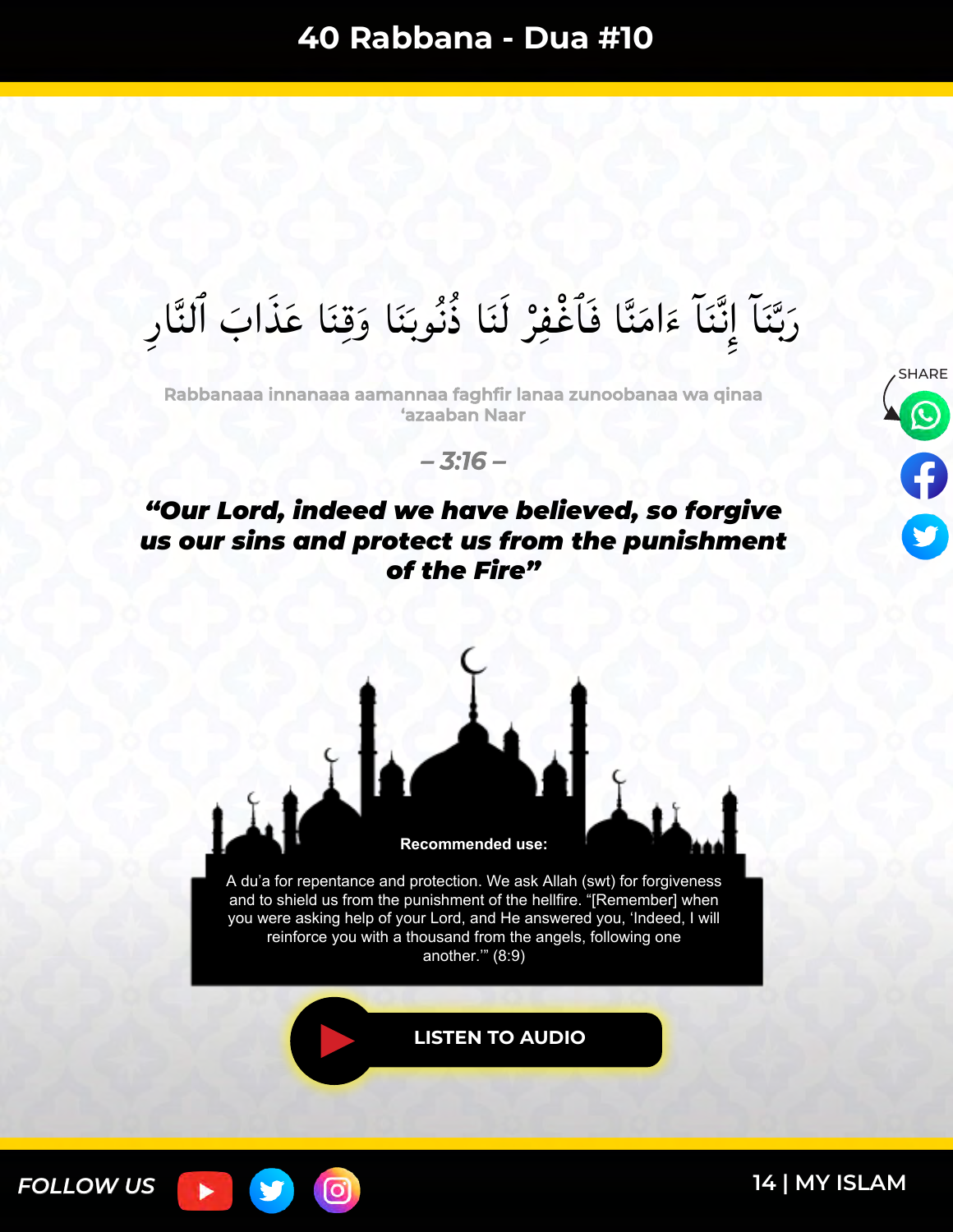رَبَّنَا ءَامَنَّا بِمَا أَنزَلْتَ وَٱتَّبَعْنَا ٱلرَّسُولَ فَٱكْتُبْنَا مَعَ ٱلشُّهِدِينَ **ٌ**<br>بہ  $\frac{1}{2}$ ر<br>م ل  $\int$ ار را<br>ر  $\lambda$  $\tilde{\phantom{a}}$  $\tilde{\mathbf{z}}$ س<br>ب بکا<br>با ُ ما

**Rabbanaaa aamannaa bimaaa anzalta wattaba'nar Rasoola faktubnaa ma'ash shaahideen**

*– 3:53 –*

## *"Our Lord, we have believed in what You revealed and have followed the messenger [i.e., Jesus], so register us among the witnesses [to truth]."*



truth. In the Qur'an we're told of how Allah (swt) saved Isa (as) from the children of Israel who plotted against him: "[Mention] when Allah said, "O Jesus, indeed I will take you and raise you to Myself and purify [i.e., free] you from those who disbelieve" (3:55)

**[LISTEN TO AUDIO](https://youtu.be/LzNn5mqnE0Q)**



**15 [| MY ISLAM](https://myislam.org/?utm_source=offline&utm_campaign=rabbana-du%27a-book&utm_content=20210127-footer)**

SHARE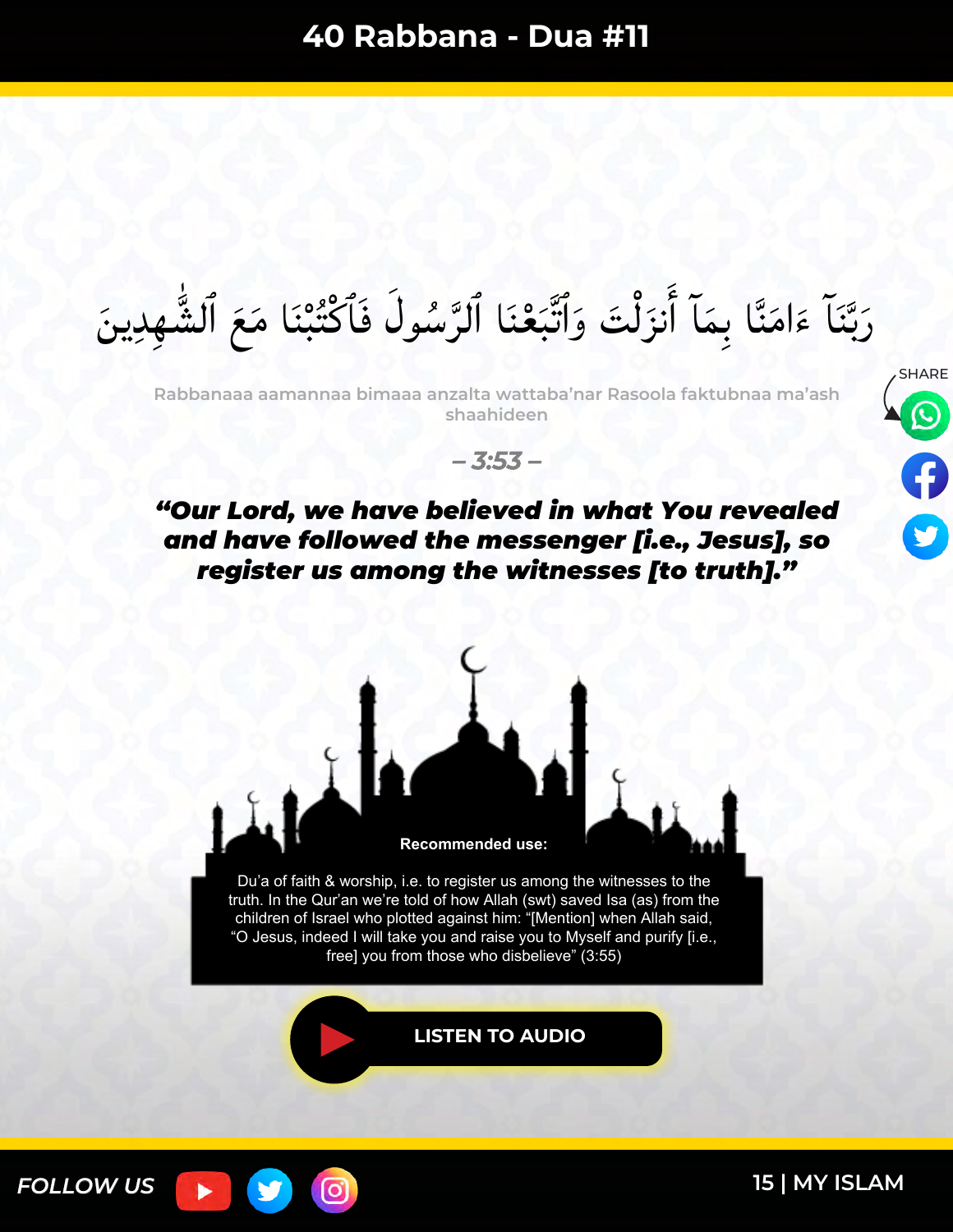ِ أَمْرِنَا وَثَبِّتْ أَقْدَامَنَا ِ<br>مراج  $\tilde{\phantom{a}}$  $\ddot{\varepsilon}$ َٔ ا<br>ما ە<br>∧ َٔ ،<br>.<br>. رَبَّنَا أَغْفِرْ لَنَا ذُنُوبَنَا وَإِسْرَافَنَا فِيَّ  $\overline{\phantom{a}}$ َ ہ<br>ب  $\frac{1}{2}$  $\overline{\phantom{a}}$ ×<br>نا  $\tilde{ }$ ہ<br>/  $\tilde{ }$ س<br>ب بک با ر<br>ما وَأَنصُرْنَا عَلَى ٱلْقَوْمِ ٱلْكَٰفِرِينَ ا<br>ا ہ<br>و ہ<br>/

**Rabbanagh fir lanaa zunoobanaa wa israafanaa feee amirnaa wa sabbit aqdaamanaa wansurnaa 'alal qawmil kaafireen**



*– 3:147 –*

### *"Our Lord, forgive us our sins and the excess [committed] in our affairs and plant firmly our feet and give us victory over the disbelieving people."*



Du'a for repentance, victory, and resiliency. To plant one's feet firmly in the face of evil. In the following verse it says, "So Allah gave them the reward of this world and the good reward of the Hereafter. And Allah loves the doers of good."

[ဝ]

**[LISTEN TO AUDIO](https://youtu.be/ps6-1KzKSgk)**

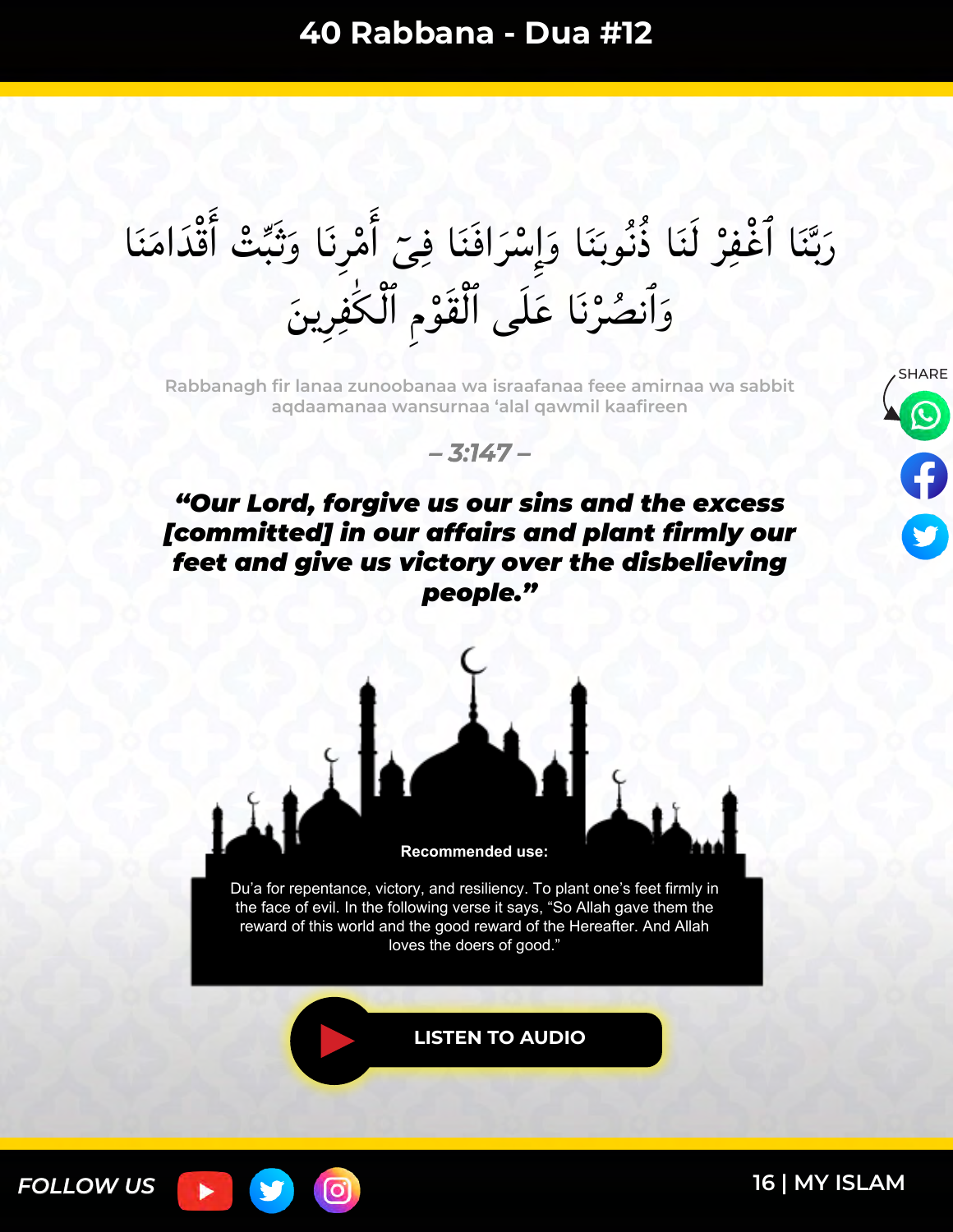#### ً رَبَّنَا مَا خَلَقْتَ هَٰذَا بُطِلًا سُبْخُنَكَ فَقِنَا عَذَابَ ٱلنَّارِ ا دار<br>ا ا<br>ا نہ<br>ا ا<br>استعمال  $\tilde{\lambda}$ س<br>ب بر<br>ب ُ ما المسلمان المسلمان المسلمان المسلمان المسلمان المسلمان المسلمان المسلمان المسلمان المسلمان المسلمان المسلم<br>المسلمان المسلمان المسلمان المسلمان المسلمان المسلمان المسلمان المسلمان المسلمان المسلمان المسلمان المسلمان ال

**Rabbanaa maa khalaqta haaza baatilan Subhaanaka faqinaa 'azaaban Naar**

*– 3:191 –*

#### *"Our Lord, You did not create this aimlessly; exalted are You [above such a thing]; then protect us from the punishment of the Fire."*



judgment and that we be saved from the punishment of the fire.

**[LISTEN TO AUDIO](https://youtu.be/ownue5jMkK4)**



<u>(ဝ</u>

**17 [| MY ISLAM](https://myislam.org/?utm_source=offline&utm_campaign=rabbana-du%27a-book&utm_content=20210127-footer)**

**SHARE**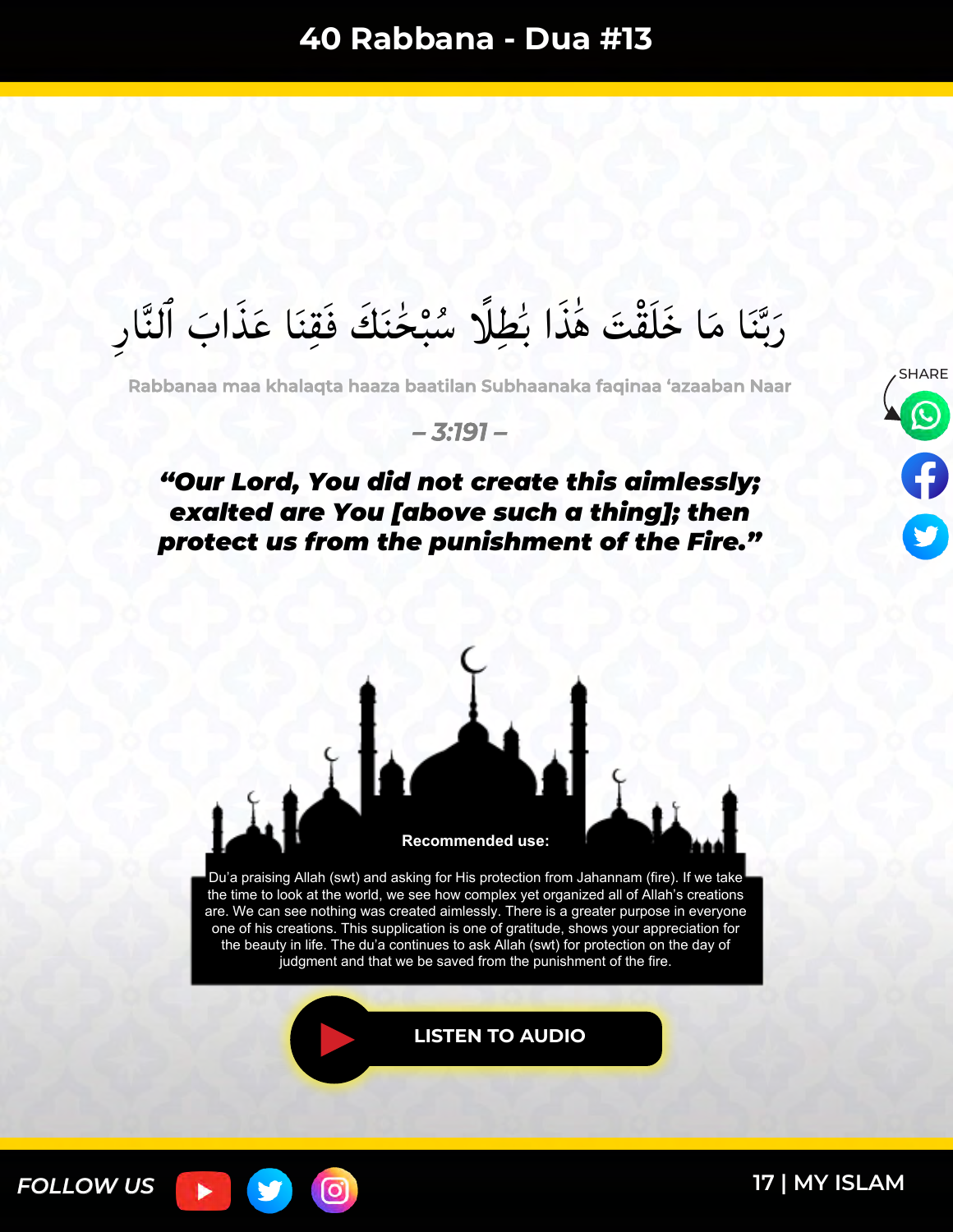رَبَّنَا ۚ إِنَّكَ مَن تُدْخِلِ ٱلنَّارَ فَقَدْ أَخْزَيْتَهُ ۖ وَمَا لِلظَّٰلِمِينَ مِنْ أَنصَارِ  $\frac{1}{2}$  $\overline{\phantom{a}}$ َٔ **¤<br>∙** ֡**֓**ׇׇ֖֦֖֖֖֧֦֦֪ׅ֦֖֧֚֚֚֓֝֓֕֝֬֝֓֓֓֕֓֓֝֝֓֟֝֓֝  $\tilde{\phantom{a}}$  $\ddot{\phantom{0}}$ ه<br>پي ا و را ٥<br>< َٔ ا<br>ما ند<br>ف  $\frac{1}{2}$ w<br>↓<br>◆ بد<br>ب َ

SHARE **Rabbanaaa innaka man tudkhilin Naara faqad akhzai tahoo wa maa lizzaalimeena min ansaar**





*"Our Lord, indeed whoever You admit to the Fire – You have disgraced him, and for the wrongdoers there are no helpers."*



We may not think a whole lot about where we originally came from but, at some point, we'll begin to think about where we are headed. We'll start to ponder the consequences of our actions. It's an important study – the relationship between cause and effect. This supplication can be used as motivation to remind yourself of where you're going because you know the fate of the wrongdoers.

**[LISTEN TO AUDIO](https://youtu.be/oDIjy6sZqzo)**

ြင

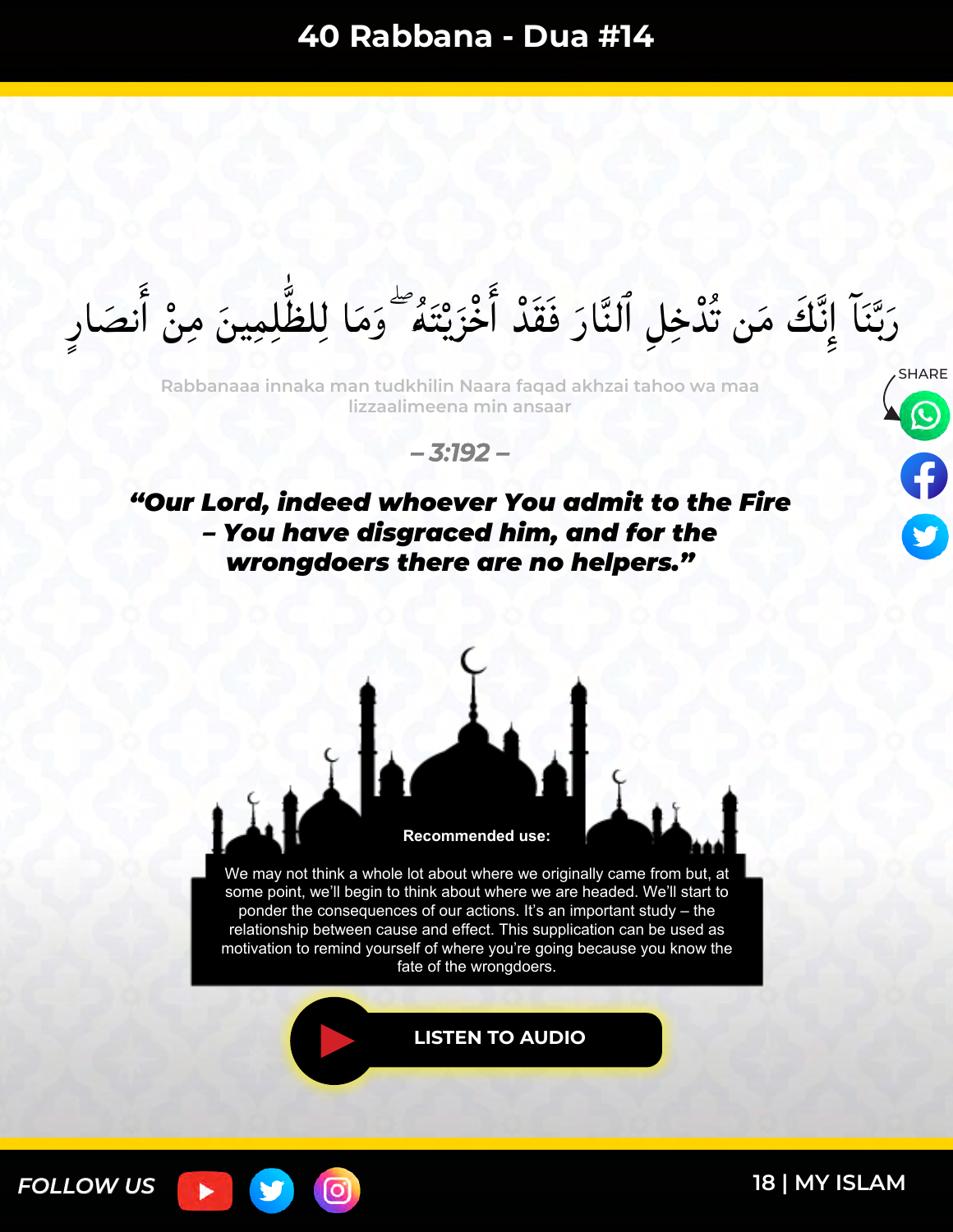رَّبَّنَا إِنَّنَا سَمِعْنَا مُنَادِيًا يُنَادِى لِلْإِيمَٰنِ أَنْ ءَامِنُواْ بِرَبِّكُمْ فَـَامَنَّا  $\tilde{\lambda}$  $\ddot{\bullet}$ بو<br>ب َ  $\tilde{\epsilon}$ ە<br>ب َٔ ا<br>ا  $\lambda$ ا دیا<br>ا ×<br>بـ•  $\ddot{\phantom{0}}$  $\overline{\mathbf{r}}$ ∕<br>∕ ٥<br>۶ ن<br>ف ند<br>ف  $\frac{1}{2}$ س<br>ب بک<br>ب س<br>ر

**Rabbanaaa innanaa sami'naa munaadiyai yunaadee lil eemaani an aaminoo bi Rabbikum fa aamannaa**



*– 3:193 –*

### *"Our Lord, indeed we have heard a caller, calling to faith, [saying], 'Believe in your Lord,' and we have believed."*



believe.

**[LISTEN TO AUDIO](https://youtu.be/lXsYhBWj8bo)**

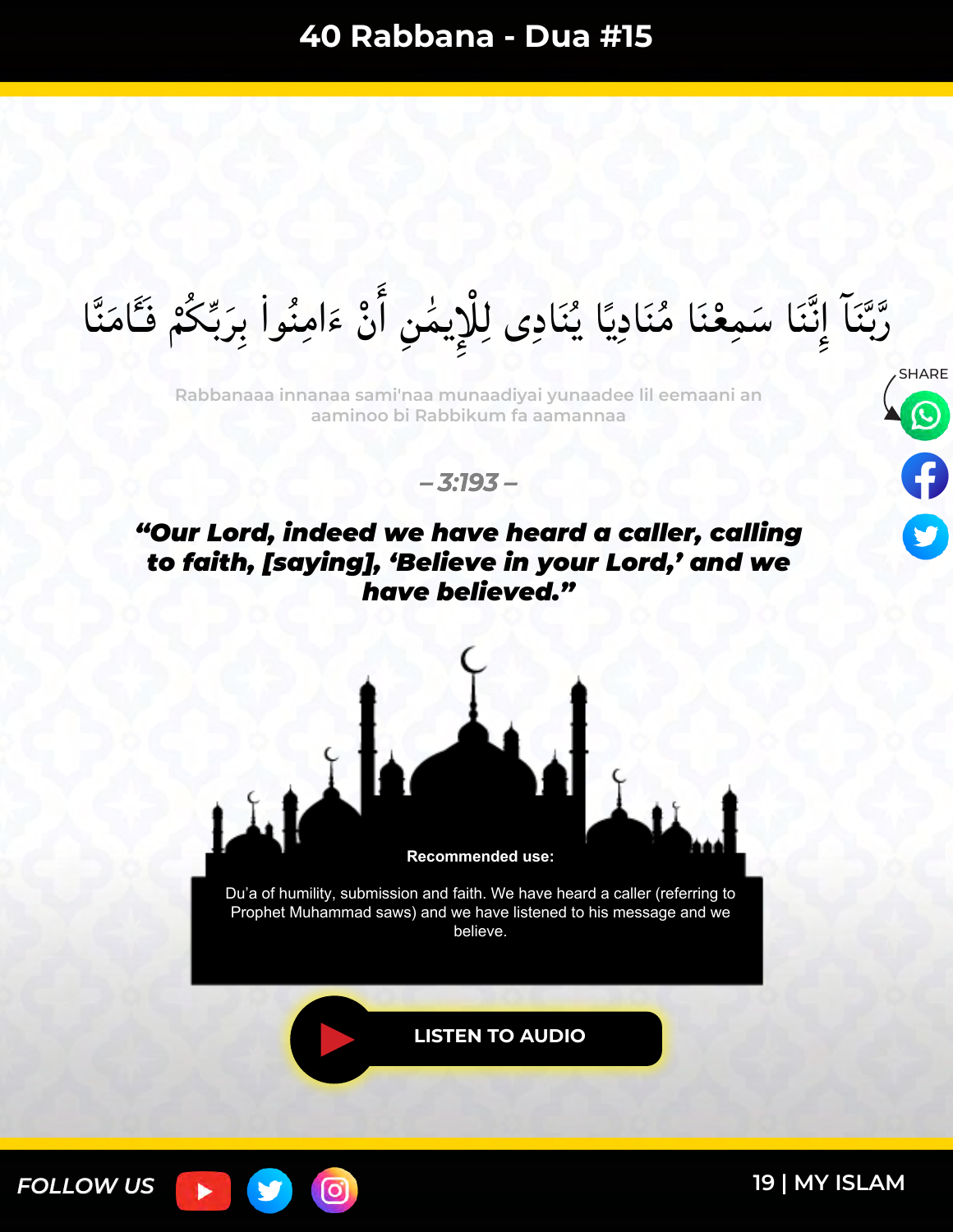#### رَبَّنَا فَاغْفِرْ لَنَا ذُنُوبَنَا وَكَفِّرْ عَنَّا سَيِّئَاتِنَا وَتَوَفَّنَا مَعَ الأَبْرَارِ ا<br>ما ّ0<br>∙<br>∙ بہ<br>ب ن<br>م ر<br>ي ا<br>ما  $\frac{1}{2}$  $\overline{\phantom{a}}$ بر<br>نا ا دیا<br>ا ہ<br>ر س<br>ب بد<br>ب ا<br>ما

**Rabbanaa faghfir lanaa zunoobanaa wa kaffir 'annaa saiyi aatina wa tawaffanaa ma'al abraar**



*– 3:193 –*

### *"Our Lord, so forgive us our sins and remove from us our misdeeds and cause us to die among the righteous."*



A du'a for repentance, washing away our misdeeds, and asking Alla (swt) to cause us to die guided on the right path. (One night) I stayed overnight in the house of my aunt Maimuna, and said to myself, "I will watch the prayer of Allah's Messenger (3)" My aunt placed a cushion for Allah's Messenger (. and he slept on it in its length-wise direction and (woke-up) rubbing the traces of sleep off his face and then he recited the last ten Verses of Surah Imran till he finished it. (Bukhari 4570)

ြင

**[LISTEN TO AUDIO](https://youtu.be/bAcK6qk1LK0)**

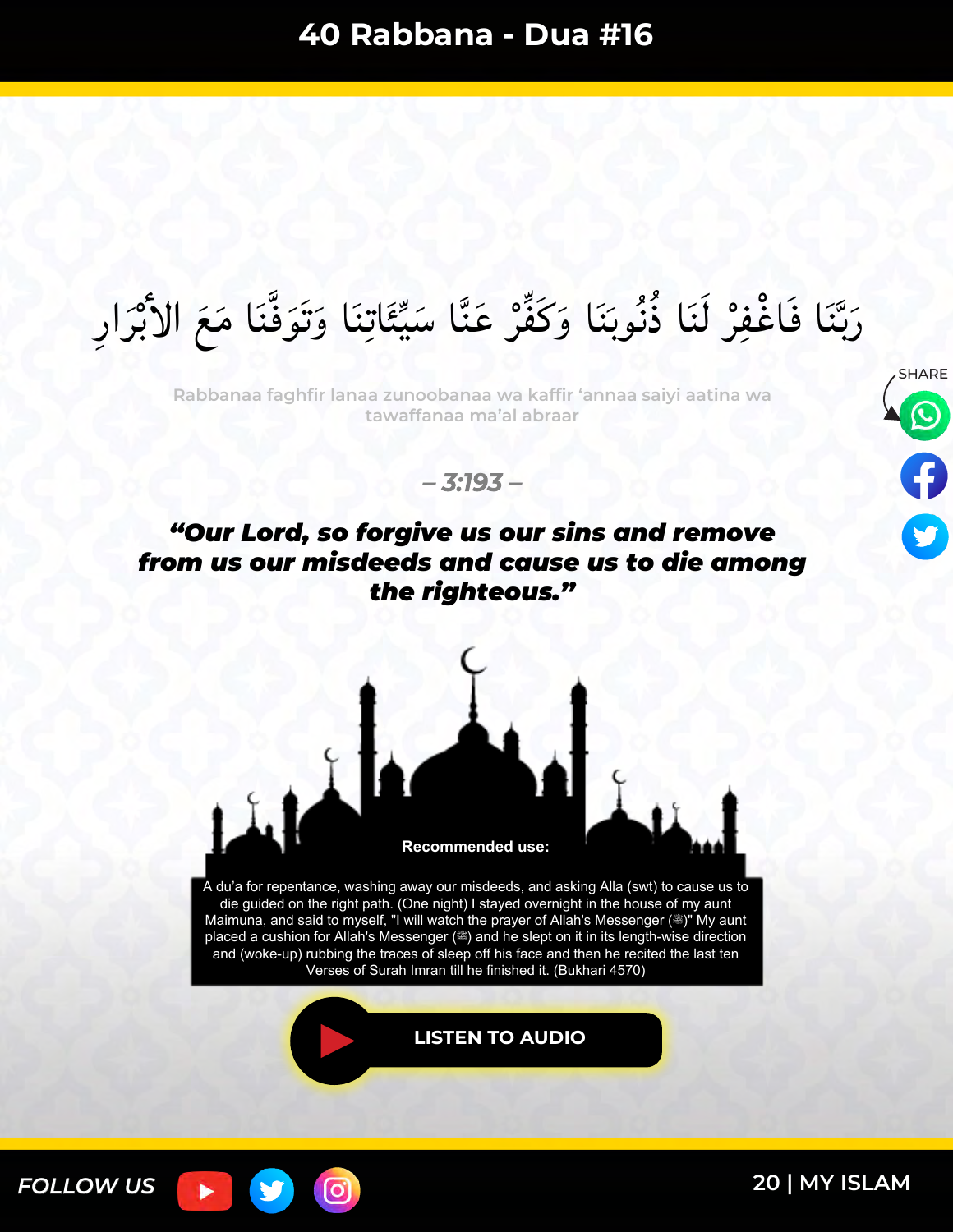رَبَّنَا وَءَاتِنَا مَا وَعَدتَّنَا عَلَىٰ رُسُلِكَ وَلَا تُخْزِنَا يَوْمَ ٱلْقِيَٰمَةِ ۖ  $\lambda$ ا<br>ا  $\frac{1}{2}$  $\tilde{a}$ ا<br>ما س<br>ز  $\tilde{\lambda}$  $\tilde{\epsilon}$ س<br>ب بد<br>ب َ َكَ لَا تُخْلِفُ ٱلْمِيعَادَ ند<br>ف ٕ ِا

**Rabbanaa wa aatinaa maa wa'attanaa 'alaa Rusulika wa laa tukhzinaa Yawmal Qiyaamah; innaka laa tukhliful mee'aad**





*"Our Lord, and grant us what You promised us through Your messengers and do not disgrace us on the Day of Resurrection. Indeed, You do not fail in [Your] promise."*



Du'a of humility, to be saved from being disgraced on the day of judgment. To a true believer, there is no doubt that Allah (swt) will indeed fulfill his promise. Rather this is a prayer to Allah (swt) asking to be worthy of his promise.

**[LISTEN TO AUDIO](https://youtu.be/peD0t7mvm3k)**



[O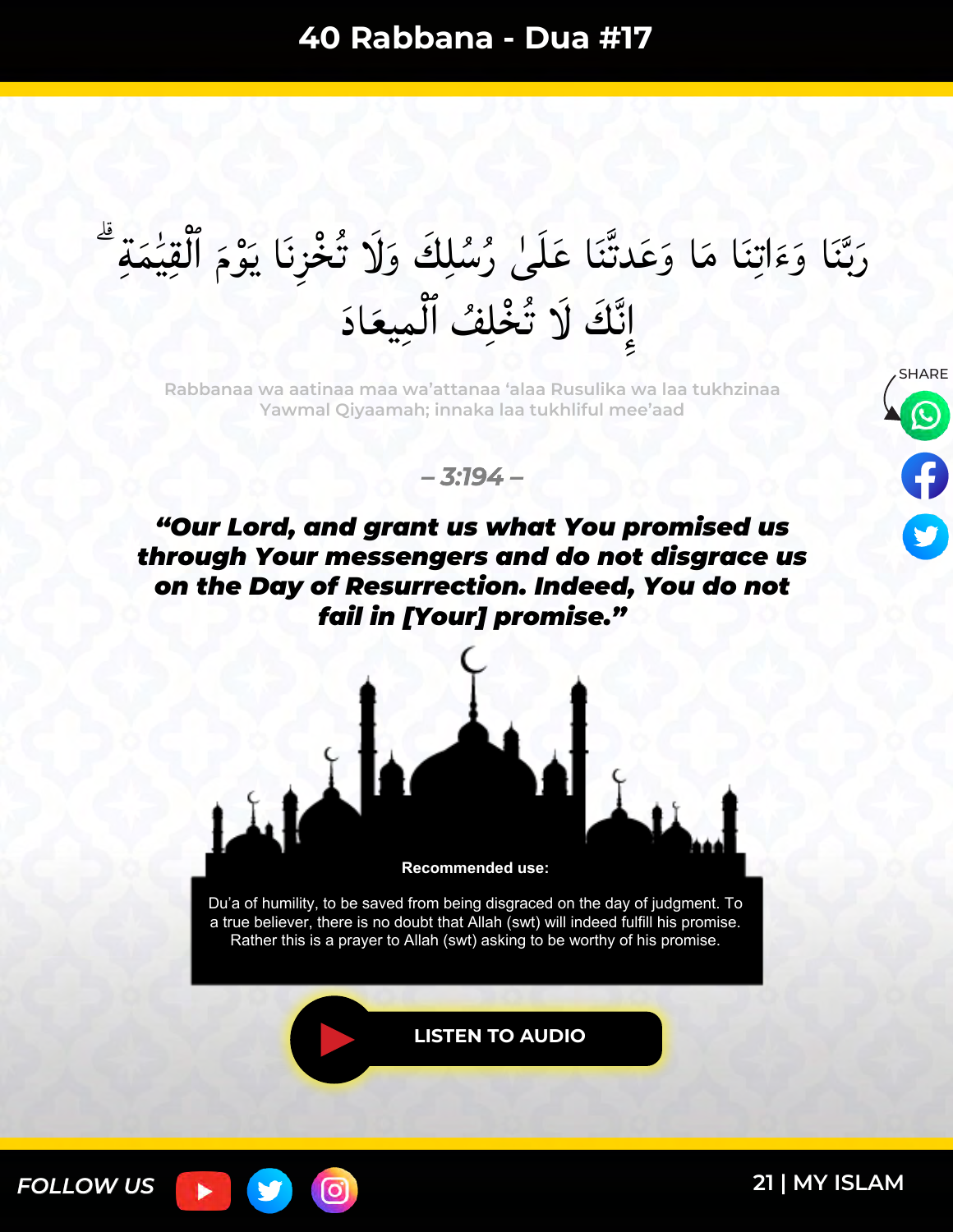رَبَّنَا ءَامَنَّا فَأَكْتُبْنَا مَعَ ٱلشُّهِدِينَ **ٌ**<br>بہ  $\frac{1}{2}$  $\tilde{\phantom{a}}$  $\tilde{\epsilon}$ س<br>ب بد<br>ب َ

**Rabbanaaa aamannaa faktubnaa ma'ash shaahideen**





## *"Our Lord, we have believed, so register us among the witnesses."*



**[LISTEN TO AUDIO](https://youtu.be/aEfemrYiPVk)**

ම

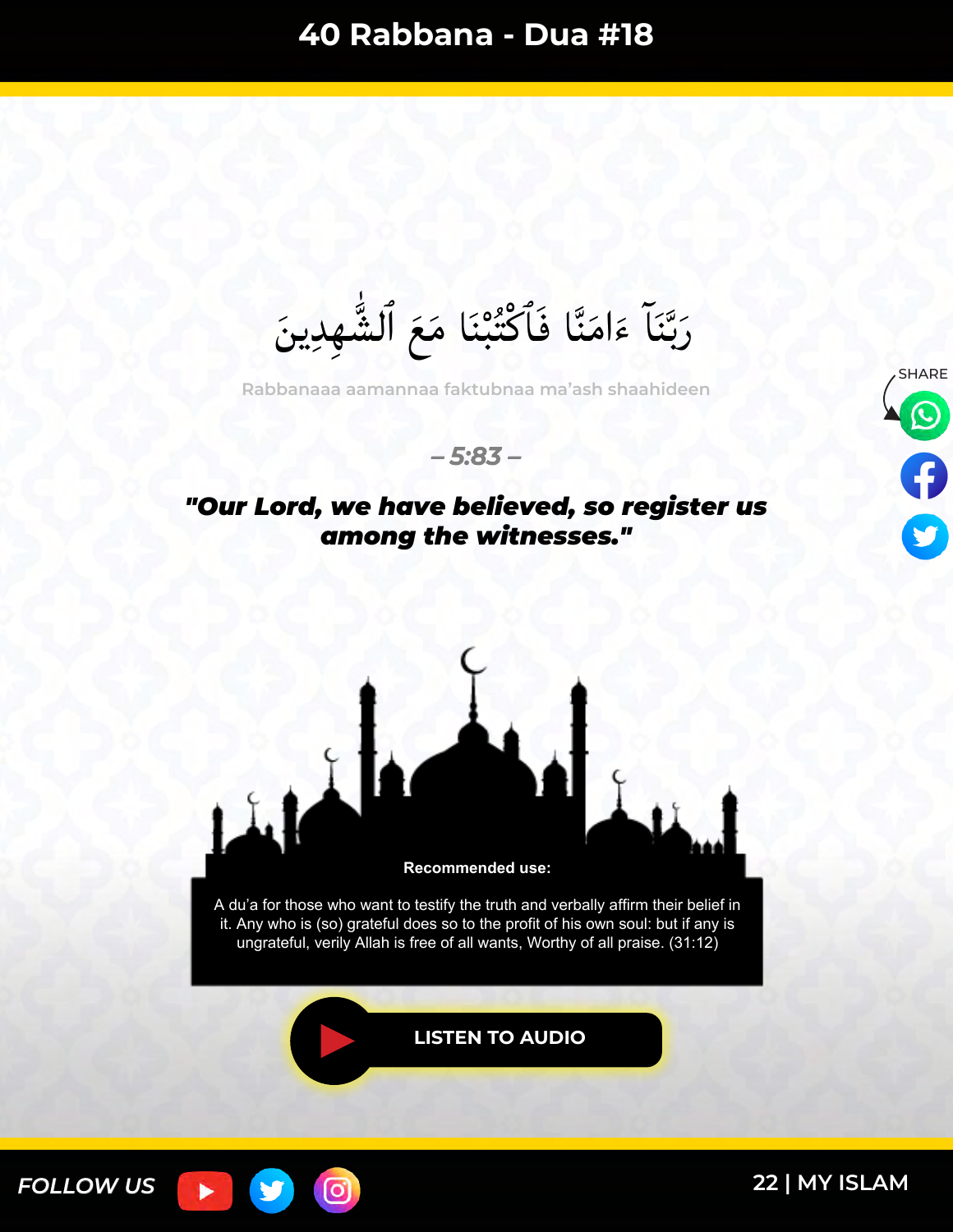رَبَّنَا أُنزِلْ عَلَيْنَا مَآئِدَةً مِّنَ ٱلسَّمَاءِ تَكُونُ لَنَا عِيدًا لِّأَوَّلِنَا ند<br>فر َنْہُمُ مُ ر<br>را  $\tilde{ }$ بر<br>ف  $\lambda$ w<br>⊌  $\tilde{\zeta}$  $\tilde{\phantom{a}}$ ٰ<br>ا ْ َٔ س<br>ب بر<br>ب َ وَءَاخِرِنَا وَءَايَنَّهُ مِّنكَ ۖ وَٱرْزُقْنَا وَأَنتَ خَيْرُ ٱلرُّزِقِينَ ا<br>ا ن<br>م  $\frac{1}{2}$  $\tilde{\cdot}$ َٔ ا ا<br>م **ہ<br>م** ا<br>ما ≍<br>⊀ ً  $\ddot{\phantom{0}}$  $\tilde{\epsilon}$  $\tilde{\epsilon}$ 

**Rabbanaaa anzil 'alainaa maaa'idatam minas samaaa'i takoonu lanaa 'eedal li awwalinaa wa aakhirinaa wa Aayatam minka warzuqnaa wa Anta khairur raaziqeen**





*"O Allah, our Lord, send down to us a table [spread with food] from the heaven to be for us a festival for the first of us and the last of us and a sign from You. And provide for us, and You are the best of providers."*



A du'a for provision. Provision is all encompassing term meaning to supply with food, money, or way to make a living. All good provisions come from Allah (swt), we turn to him and ask him to provide for us. This is a du'a Isa (Jesus) alayhis salaam recited asking for sufficient food for him and his followers. Allah (swt) replies in the following verse, "I am going to send it down to you; but whoever from you disbelieves after that, I shall give him a punishment I shall not give to anyone in the worlds."

**[LISTEN TO AUDIO](https://youtu.be/BQkhKMj3uLg)**



[O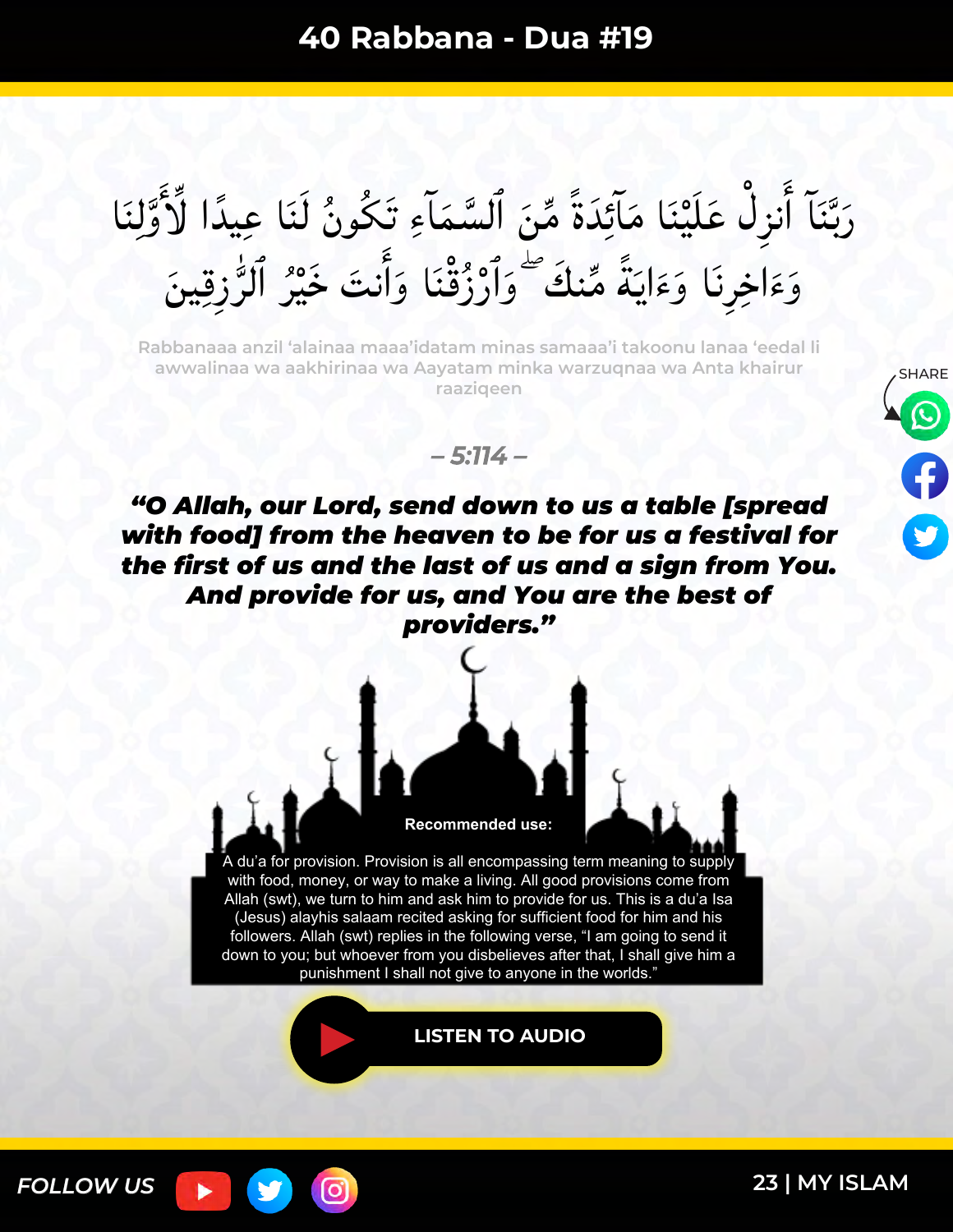رَبَّنَا ظَلَمْنَآ أَنفُسَنَا وَإِن لَّمْ تَغْفِرْ لَنَا وَتَرْحَمْنَا لَنَكُونَنَّ مِنَ ٱلْخَسِرِينَ ا<br>ا  $\ddot{\phantom{0}}$ ا دیگر<br>افغانستان ۵<br>م ر<br>م ہ<br>/  $\ddot{\bullet}$ س<br>ر  $\frac{1}{2}$ بر<br>م َٔ ۵<br>م ا دار<br>ا  $\ddot{\phantom{0}}$ بد<br>ب َ

Rabbanaa zalamnaaa anfusanaa wa illam taghfir lanaa wa **SHARE tarhamnaa lanakoonanna minal khaasireen**



*"Our Lord, we have wronged ourselves, and if You do not forgive us and have mercy upon us, we will surely be among the losers."*



ြင



A du'a for repentance (tawbah). We can learn from how Adam (as) responded after he erred. Being able to admit your faults and to harbor guilt is a beautiful sign of your belief and dedication to Allah subhanahu wa ta'ala. We ask for his forgiveness and avoid repeating the same mistakes. This is the du'a Prophet Adam (as) recited after sinning in paradise.

**[LISTEN TO AUDIO](https://youtu.be/mRsqNHqT1hs)**

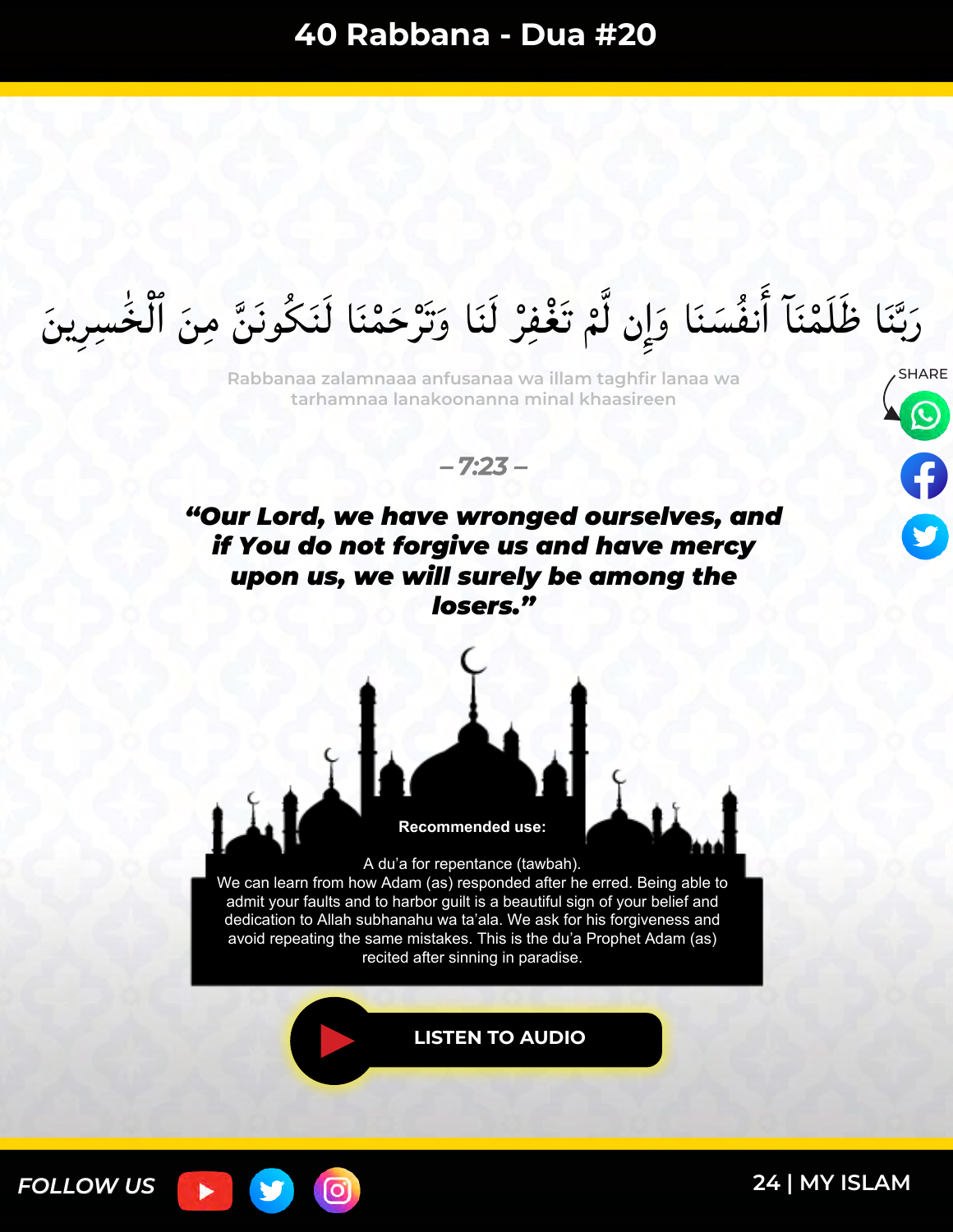رَبَّنَا لاَ تَجْعَلْنَا مَعَ الْقَوْمِ الظَّالِمِينَ س<br>م ە<br>و  $\int$ ֩֩֩֩֩֩֩׀  $\tilde{\mathbf{S}}$ ֩<mark>֦</mark>  $\ddot{\phantom{0}}$ بر<br>ب ِرِ<br>ُم

Rabbanaa laa taj'alnaa ma'al qawmiz zaalimeen **SHARE** 

*– 7:47 –*

### *"Our Lord, do not place us with the wrongdoing people."*





We should know that we are the sum total of the people we associate with. Intellectually we may know that the fate of the wrongdoing people will not be pleasant one but, in our dayto- day life, we may be blind to this reality because it takes place inch by inch. Only when the end is shown do we realize the mistake in our judgment. Unfortunately, it's too late by then. This du'a asks Allah to protect us from being a victim to that fate.

**[LISTEN TO AUDIO](https://youtu.be/iUHoDr6d7mM)**

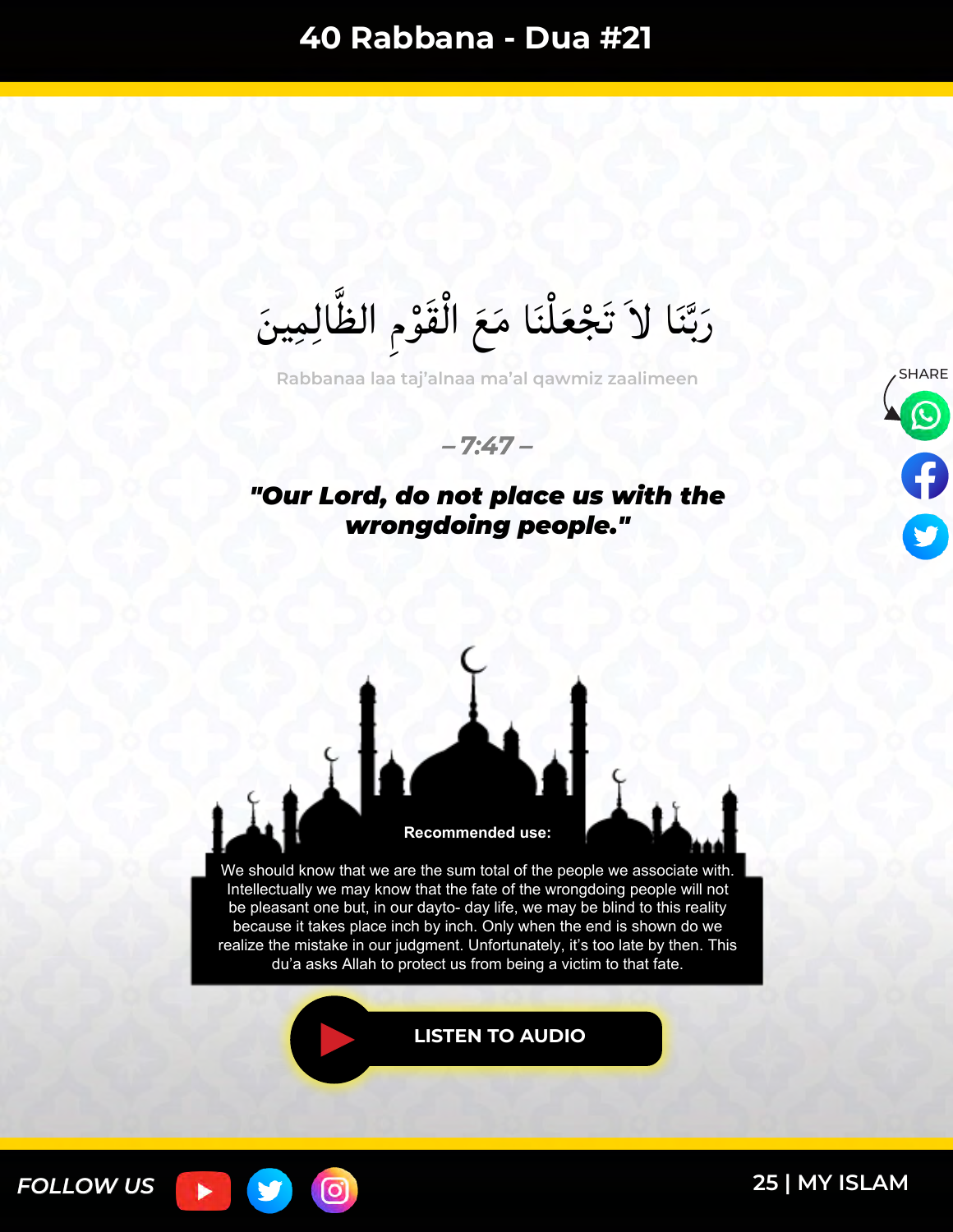رَبَّنَا افْتَحْ بَيْنَنَا وَبَيْنَ قَوْمِنَا بِالْحَقِّ وَأَنتَ خَيْرُ الْفَاتِحِينَ  $\int$ بر<br>ر **ّا**<br>ا  $\tilde{\cdot}$ َٔ ا ا<br>ما  $\sum_{k=1}^{N}$  $\int$ ە<br>و َ اِسِ ب ا<br>ما ِن<br>منذ ٰ<br>ا  $\frac{1}{2}$  $\tilde{ }$  $\ddot{\phantom{0}}$ بر<br>ب ِ<br>ُما

**Rabbanaf-tah bainana wa baina qawmina bil haqqi wa anta Khairul Fatiheen**



*– 7:89 –*

## *"Our Lord, decide between us and our people in truth, and You are the best of those who give decision."*



Du'a of Prophet Suhaib (as). Prophet Suhaib (as) recited this du'a after facing heavy opposition from the eminent people of the city. They threatened to evict him from the city unless he fabricated a lie against Allah. His reply? "We would have invented against Allah a lie if we returned to your religion after Allah had saved us from it. And it is not for us to return to it except that Allah, our Lord, should will. Our Lord has encompassed all things in knowledge." He then recited the Rabbana du'a above.

**[LISTEN TO AUDIO](https://youtu.be/LrtMq1dlzvA)**

<u>(୦)</u>

*FOLLOW US*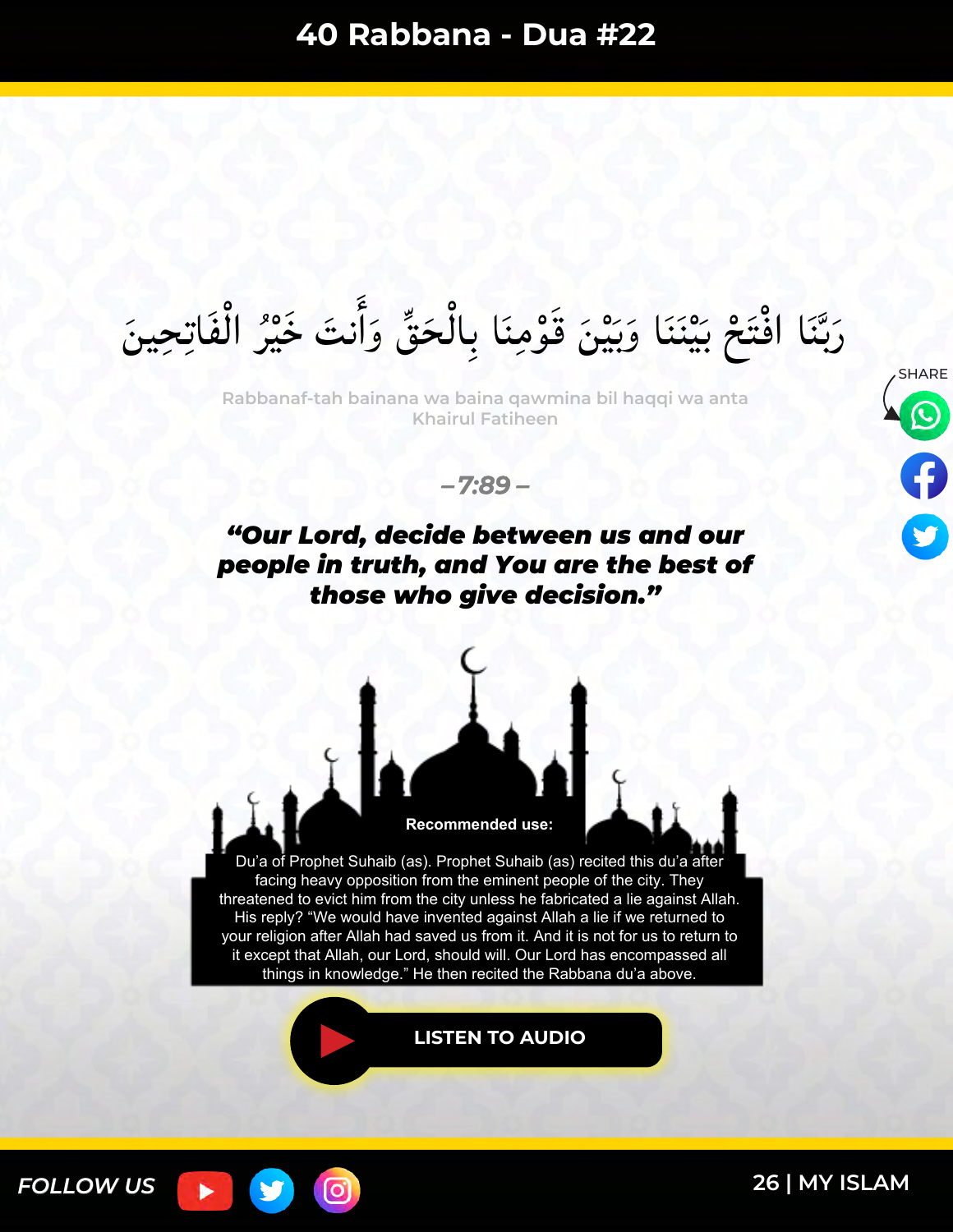رَبَّنَا أَفْرِغْ عَلَيْنَا صَبْرًا وَتَوَفَّنَا مُسْلِمِينَ  $\ddot{\bullet}$ ر<br>ي ر<br>م ً **ّ**<br>مٰ مُ  $\frac{1}{2}$  $\zeta$ ە<br>م َٔ  $\ddot{\phantom{0}}$ بد<br>ب َ

SHARE **Rabbanaaa afrigh 'alainaa sabranw wa tawaffanaa muslimeen**

*– 7:126 –*

#### *"Our Lord, pour upon us patience and let us die as Muslims [in submission to You]."*



၀ြ

Du'a of Prophet Musa (as). Du'a for sabr (patience), perseverance, and a prayer requesting Allah to let us die righteously. This was recited after Firawn resorted to persecution and threatened Musa (as) after he threw his staff and established the truth among all those who disbelieved.

**[LISTEN TO AUDIO](https://youtu.be/NqqMtQPxWFs)**

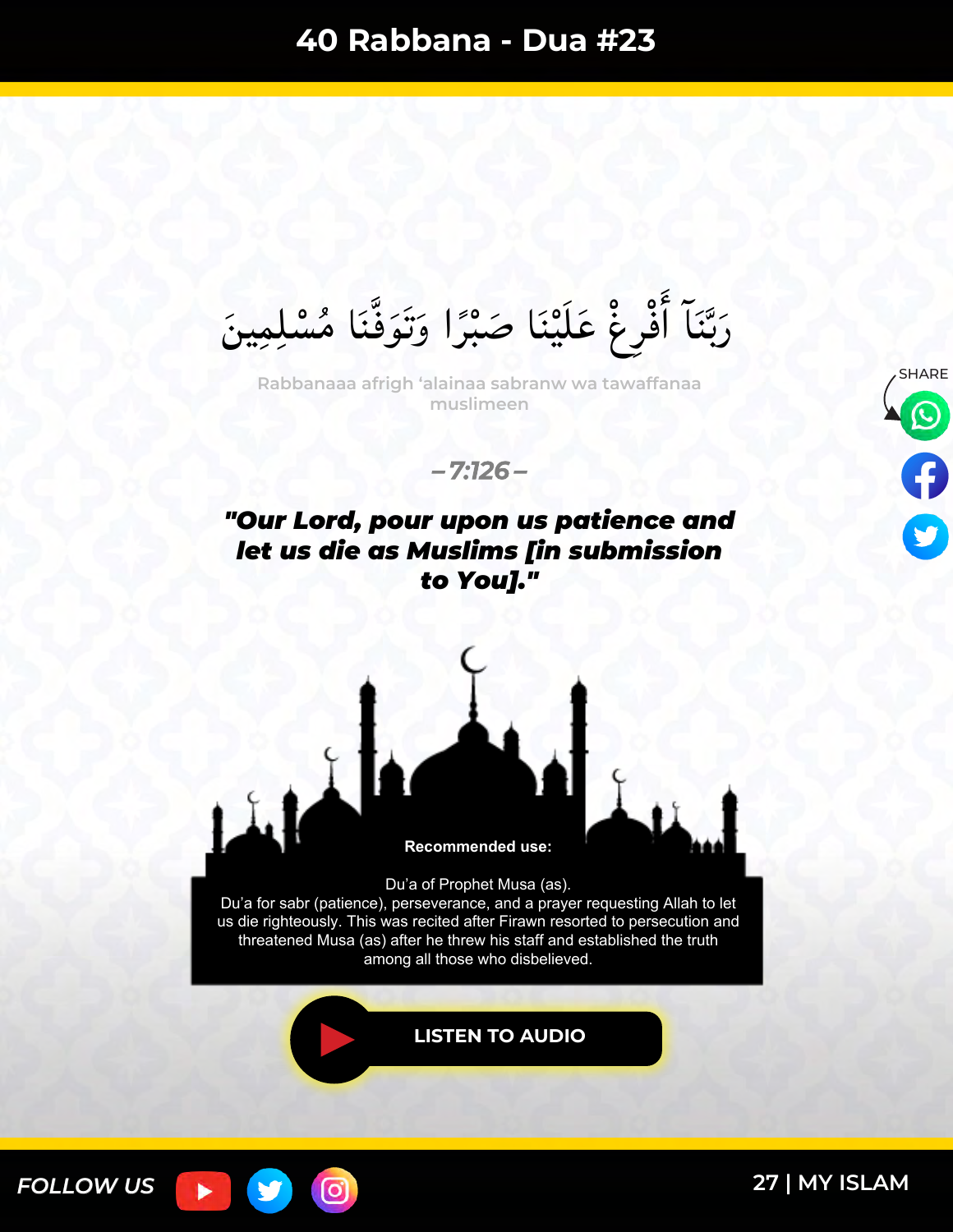رَبَّنَا لاَ تَجْعَلْنَا فِتْنَةً لِّلْقَوْمِ الظَّالِمِينَ ; وَنَجِّنَا بِرَحْمَتِكَ  $\lambda$ E<br>P<br>P<br>P نَ ا<br>ما  $\tilde{l}$ ە<br>و ֩֩֩֩֩֩֩׀  $\sum_{i=1}^{n}$ ً ا دا<br>ا  $\frac{1}{2}$  $\ddot{\phantom{0}}$ ֩֩֩֩֩֩֩׀  $\tilde{\mathbf{S}}$ ْ س<br>ب بد<br>ب ا<br>ما مِنَ الْقَوْمِ الْكَافِرِينَ  $\int$ ہ<br>و  $\int$ 

SHARE **85. Rabbana la taj'alna fitnatal lil-qawmidh-Dhalimeen ; 86. wa najjina bi- Rahmatika minal qawmil kafireen**



*– 10:85-86 –*

### *"Our Lord, make us not [objects of] trial for the wrongdoing people. And save us by Your mercy from the disbelieving people."*



This is a prayer the companions of Musa (as) recited asking for protection from evil and unjust people. It is a du'a for success and protection. It asks to not be made examples of by disbelieving people. They faced real persecution from the tyrannical Firawn and wanted to be a source of goodness in the world.

**[LISTEN TO AUDIO](https://youtu.be/YEm2x6bchA0)**

0

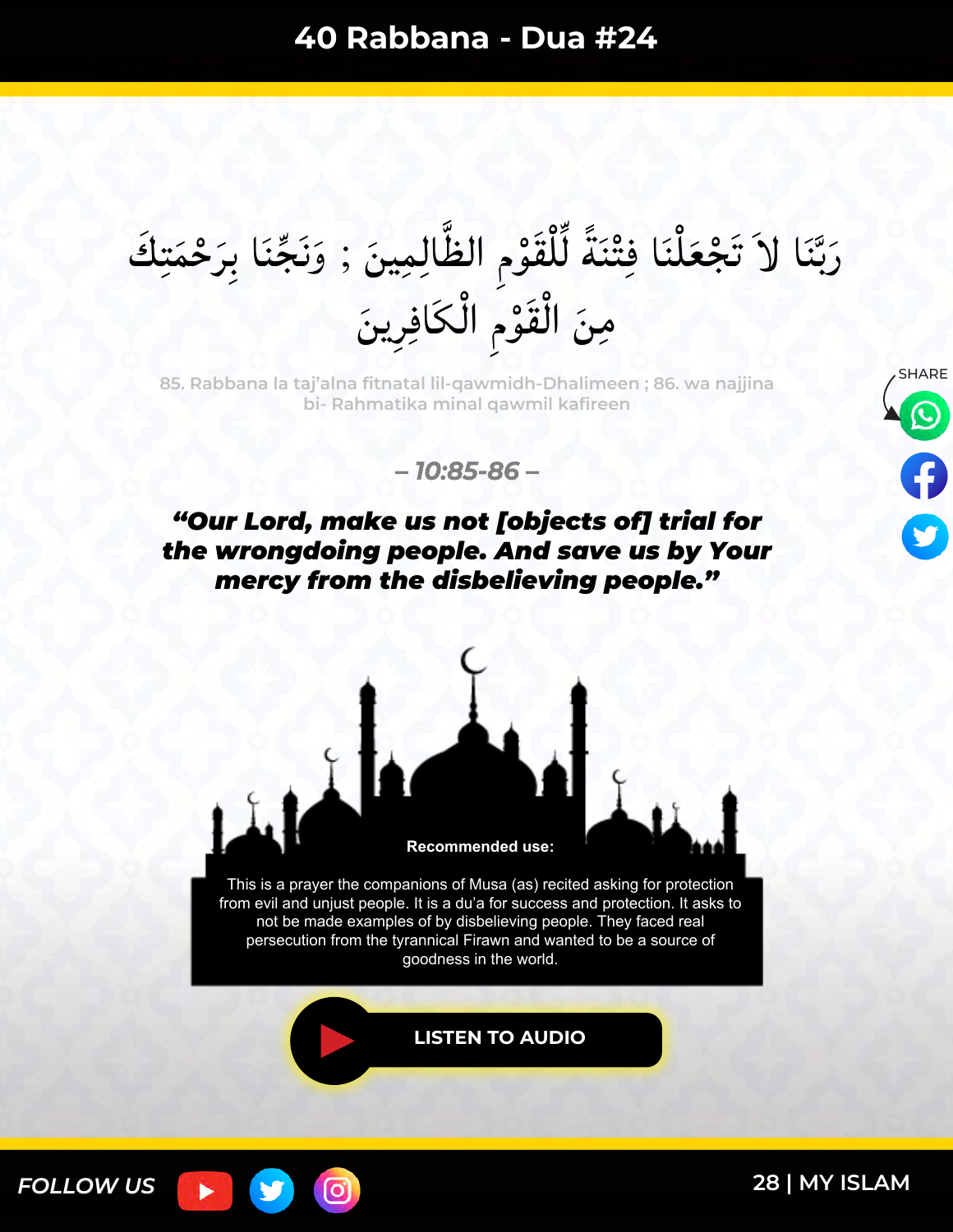رَبَّنَاً إِنَّكَ تَعْلَمُ مَا نُخْفِى وَمَا نُعْلِنُ ۖ وَمَا يَخْفَىٰ عَلَى ٥.<br><  $\overline{\phantom{a}}$  $\tilde{\phantom{a}}$  $\ddot{\cdot}$ ٥<br>۶  $\tilde{\phantom{a}}$  $\tilde{\phantom{a}}$  $\frac{1}{2}$ ٥<br>۶ ند<br>ف  $\frac{1}{2}$  $\ddot{\phantom{0}}$ بر<br>ب َ ٱللَّهِ مِن شَىْءٍۢ فِى ٱلْأَرْضِ وَلَا فِى ٱلسَّمَاَءِ  $\lambda$ ا<br>م ّ<br>ْ<br>ْ نم∙<br>ٌ .<br>;<br>; م م $\frac{1}{2}$ ْ

**Rabbanaaa innaka ta'lamu maa nukhfee wa maa nu'lin; wa maa yakhfaa 'alal laahi min shai'in fil ardi wa laa fis samaaa'**

*– 14:38 –*



**Recommended use:**

Du'a showing complete trust and reliance on Allah (swt). This du'a is a reminder that Allah is all knowing and all powerful. That nothing can be hidden from Allah (swt). He knows the intent behind our actions, whether they be sincere or disingenuous.

**[LISTEN TO AUDIO](https://youtu.be/OX2sWPPRMU4)**



o,

**SHARE**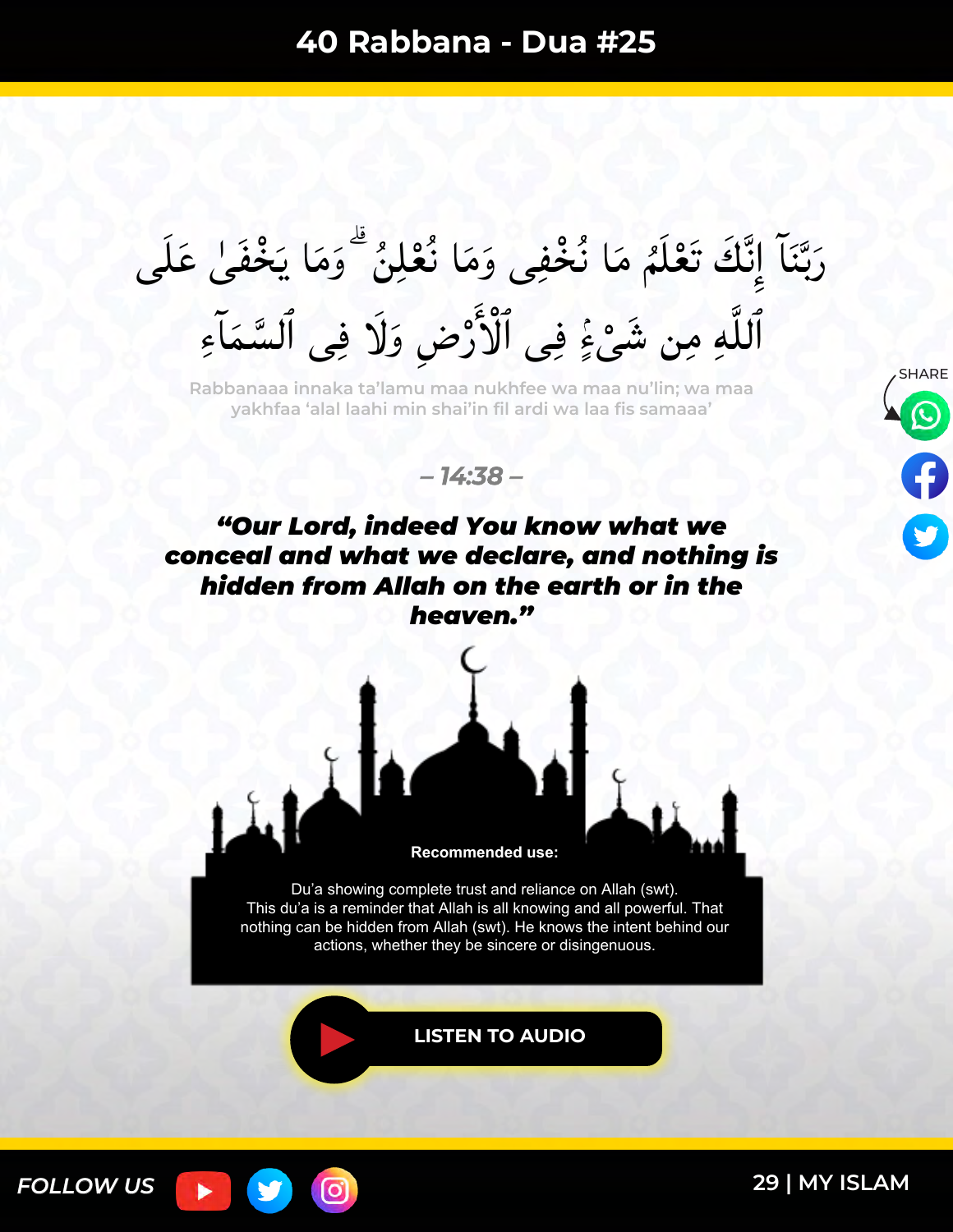الصَّلَاةِ وَمِنْ ذُرِّيَّتِي ۚ رَبَّنَا وَتَقَبَّلْ دُعَآءِ ە<br>/  $\ddot{\bullet}$ ا<br>ما س<br>ب بکا<br>بان َ  $\ddot{\phantom{0}}$ يد<br>پ بر<br>ر ×<br>د م **ّ**<br>• ا<br>م مَ الصَّ رَبٍّ اجْعَلْنِي مُقِيمَ ∕<br>∕ ֧֧֝֩֩֩֩֩֩֩֓֓֓**֓**  $\tilde{\bm{S}}$ 

**Rabbij 'alnee muqeemas Salaati wa min zurriyyatee Rabbanaa wa taqabbal du'aaa**



*– 14:40 –*

*"My Lord, make me an establisher of prayer, and [many] from my descendants. Our Lord, and accept my supplication."*



0



Du'a of Prophet Ibrahim (as). Prophet Ibrahim (as) knows of the past communities and how they have erred. So, in this du'a, he asks Allah (swt) to make ourselves and the future generations good Muslims. More specifically, those who fulfill their second obligation of offering their daily prayer. The du'a concludes by asking Allah (swt) to hear and accept our supplication.

**[LISTEN TO AUDIO](https://youtu.be/7tdq0welkFA)**

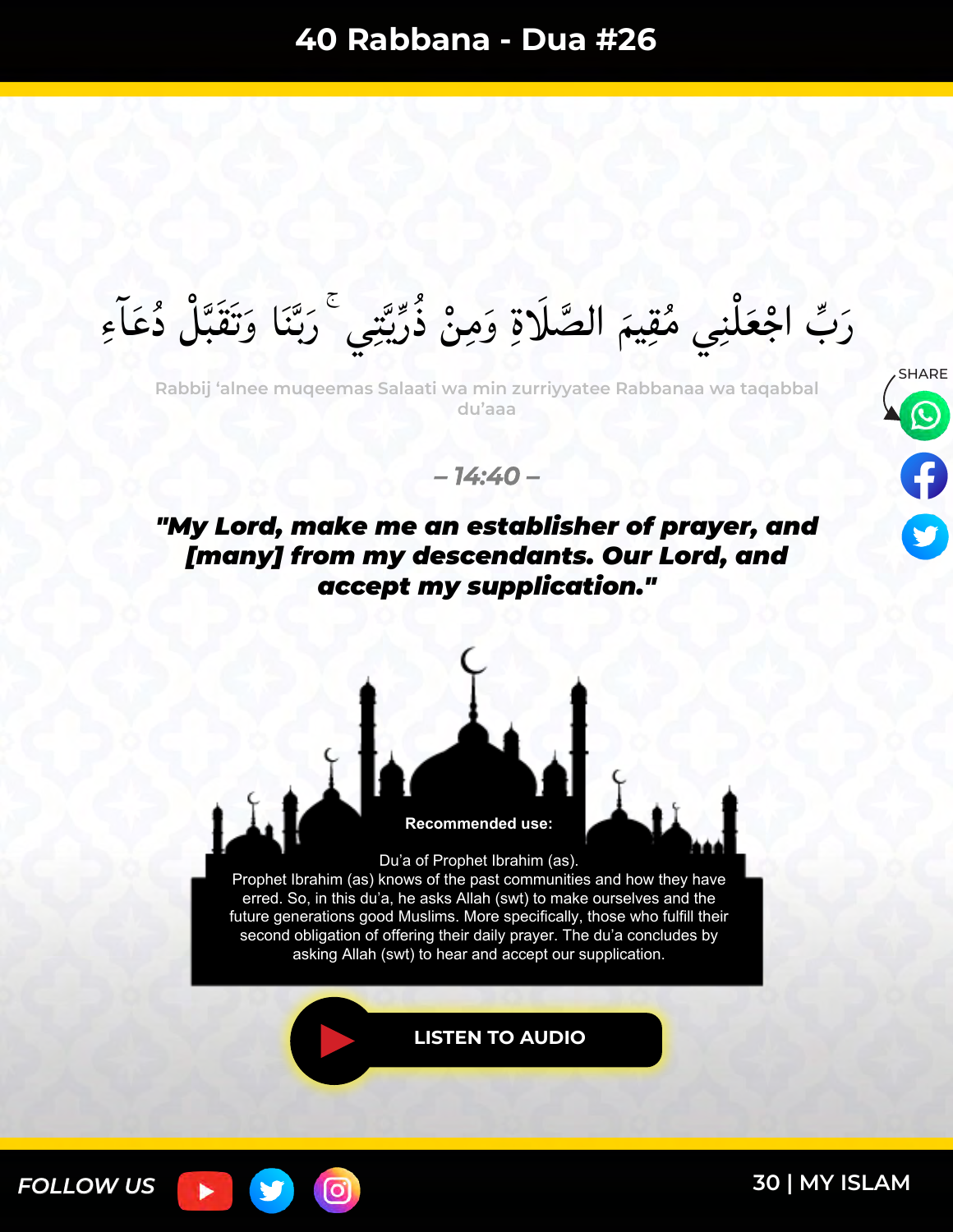رَبَّنَا اغْفِرْ لِي وَلِوَالِدَيَّ وَلِلْمُؤْمِنِينَ يَوْمَ يَقُومُ الْجِسَابُ  $\int$ ×<br>م ×<br>مم  $\ddot{\phantom{0}}$  $\tilde{a}$ ا<br>ما ر<br>ي ا<br>ما ہ<br>ز  $\ddot{\phantom{0}}$ س<br>ب بد<br>ب َ

**Rabbanagh fir lee wa liwaalidaiya wa lilmu'mineena Yawma yaqoomul hisaab**



*– 14:41 –*

### *"Our Lord, forgive me and my parents and the believers the Day the account is established."*



o,



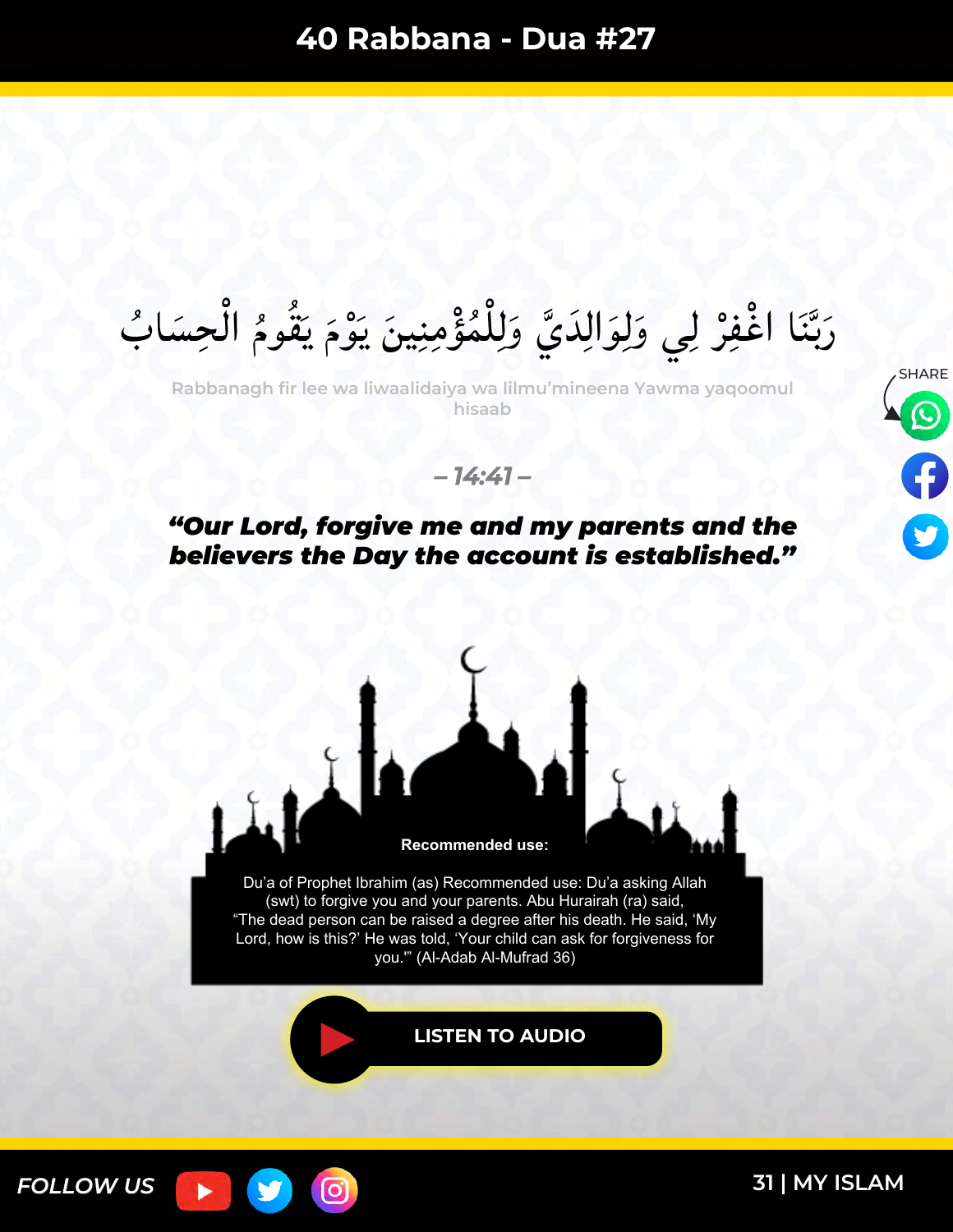رَبَّنَا مَتِنَا مِنْ لَدُّنْكَ رَحْمَةً وَهَيِّئْ لَنَا مِنْ أَمْرِنَا رَشَدًا ُ<br>ُمُ )<br>∧ َٔ **ื**  $\tilde{\mathbf{r}}$ ً  $\lambda$  $\ddot{\phantom{0}}$ ا دا<br>ا  $\tilde{\epsilon}$ س<br>ب بد<br>ب َ

**Rabbanaaa aatinaa mil ladunka rahmatanw wa haiyi' lanaa min amrinaa rashadaa**



*– 18:10 –*

### *"Our Lord, grant us from Yourself mercy and prepare for us from our affair right guidance."*



ြ

*FOLLOW US*

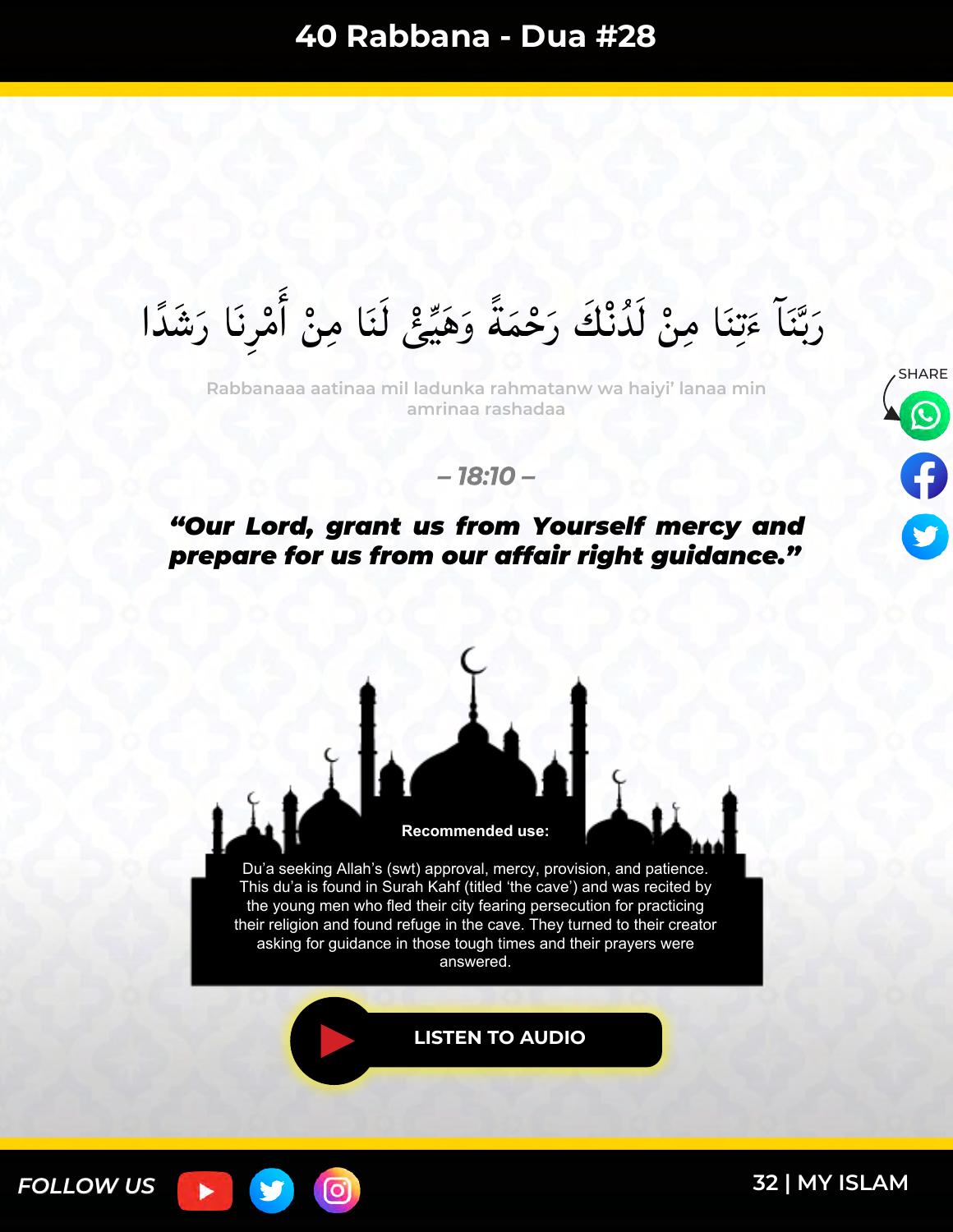رَبَّنَا إِنَّنَا نَخَافُ أَن يَفْرُطَ عَلَيْنَا أَوْ أَن يَطْغَى  $\int$  $\overline{\phantom{a}}$ َٔ **ّا**<br>ا بر<br>ر **م<br>م**  $\overline{\phantom{a}}$ س<br>ف نک<br>فر  $\frac{1}{2}$ س<br>ب بک<br>ب َ

SHARE **Rabbanaaa innanaa nakhaafu ai yafruta 'alainaaa aw ai yatghaa**

*– 20:45 –*

## *"Our Lord, indeed we are afraid that he will hasten [punishment] against us or that he will transgress."*



It can be scary to stand up for what is right, to avoid being a bystander when we see injustice happening around us. This wasn't easy for Harun (as) and Musa (as) either, they feared the tyrannical Firawn when they had to confront him and asked for Allah's help. Allah responded in the following verse, "Do not be afraid. I am surely with you both I hear and I see."

**[LISTEN TO AUDIO](https://youtu.be/0iPqzw4d0Lo)**



(ဝ)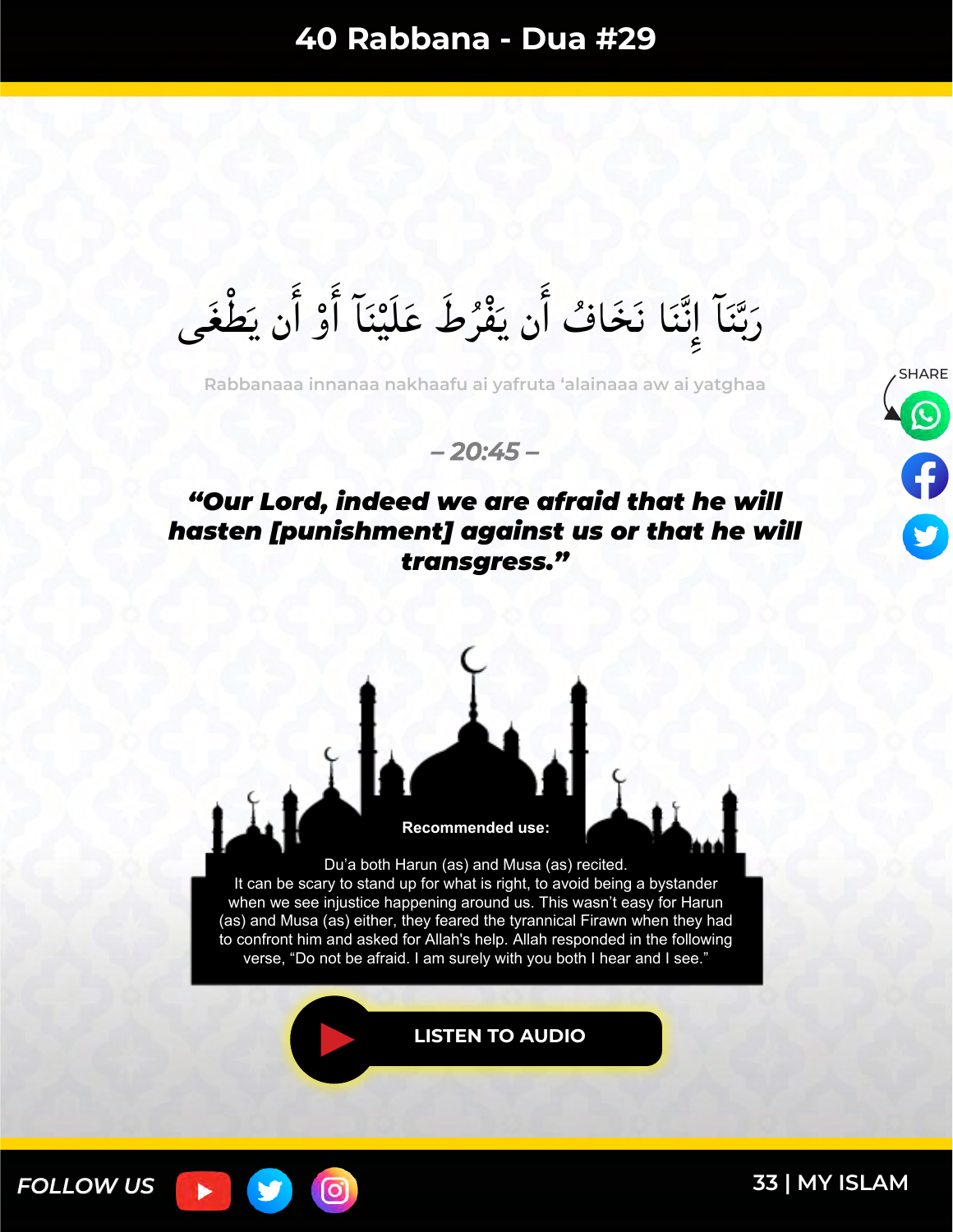رَبَّنَا ءَمَنَّا فَاغْفِرْ لَنَا وَارْحَمْنَا وَأَنتَ خَيْرُ الرَّاحِمِينَ ن<br>م  $\frac{1}{2}$  $\tilde{\cdot}$ َٔ ا ا<br>ما ہ<br>م ا<br>ما ہ<br>(  $\tilde{\phantom{a}}$ س<br>ب بد<br>ب ُر<br>ُمُ

SHARE **Rabbanaaa aamannaa faghfir lanaa warhamnaa wa Anta khairur raahimeen**



*– 23:109 –*

### *"Our Lord, we have believed, so forgive us and have mercy upon us, and You are the best of the merciful."*



Du'a asking for Allah's mercy and calling upon by his rightful attribute of being Ar-Rahim meaning the most merciful. Other verses in the Qur'an claiming he is the most merciful are 7:151, 21:83, 23:118 12:64, and 12:92.

[ර]

**[LISTEN TO AUDIO](https://youtu.be/vsOec2f89Oc)**

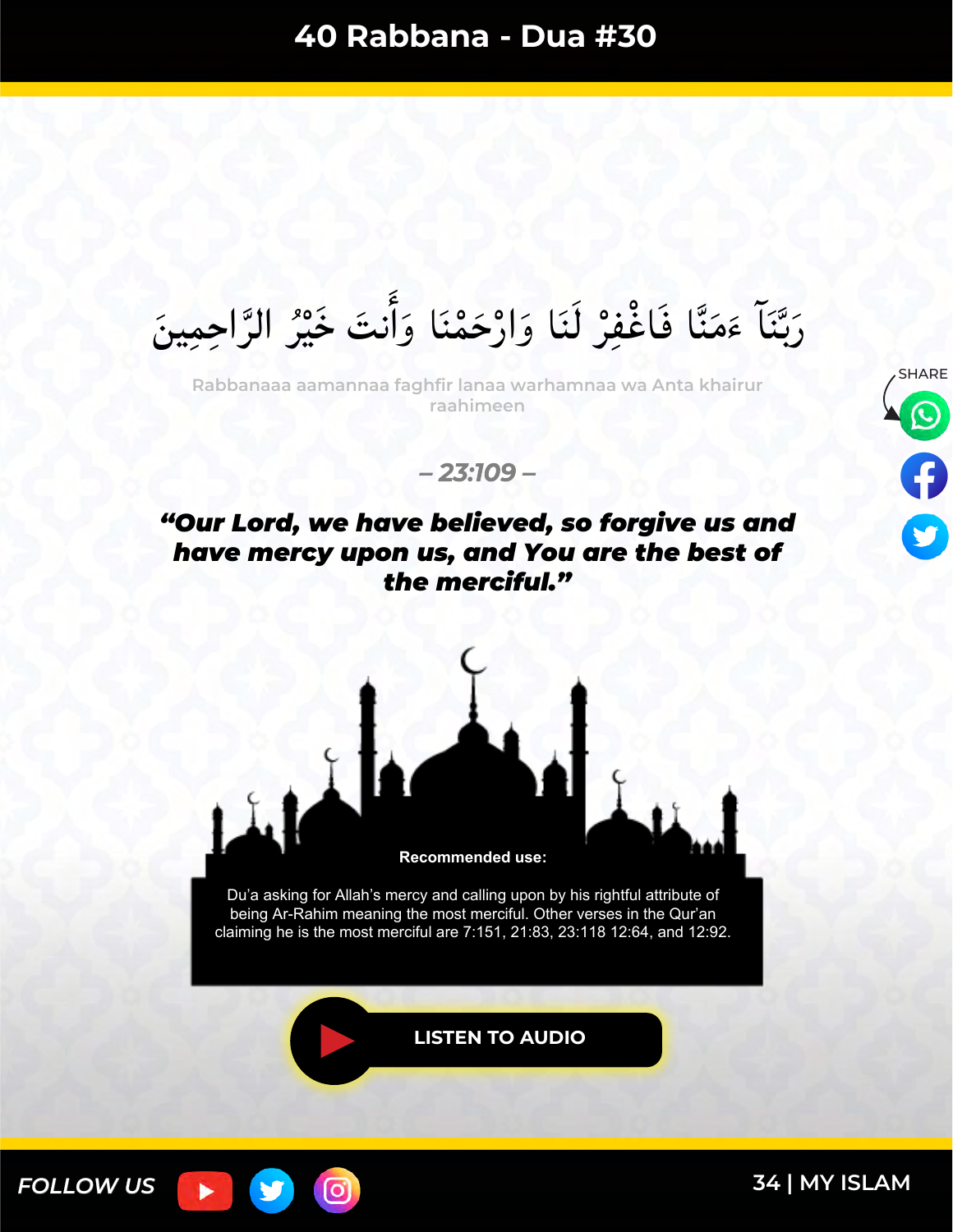#### رَبَّنَا اصْرِفْ عَنَّا عَذَابَ جَهَنَّمَ إِنَّ عَذَابَهَا كَانَ غَرَامًا إِنَّهَا ن<br>ف ند<br>ف  $\frac{1}{2}$ ر<br>ز  $\ddot{\phantom{0}}$  $\frac{1}{2}$  $\tilde{\bullet}$  $\ddot{\mathbf{u}}$ س<br>ب با<br>با َ سَآءَتْ مُسْتَقَرًّا وَمُقَامًا ً ,<br>∧ ن<br>ز  $\tilde{a}$

SHARE **65. Rabbanas rif 'annnaa 'azaaba Jahannama inn 'azaabahaa kaana gharaamaa 66. Innahaa saaa'at mustaqarranw wa muqaamaa**



*"Our Lord, avert from us the punishment of Hell. Indeed, its punishment is ever adhering; Indeed, it is evil as a settlement and residence."*



**Recommended use:** 

Du'a reminding us of the evil residence that is hell. It asks Allah (swt) for our protection from Jahannam.

**[LISTEN TO AUDIO](https://youtu.be/9FqbVL9xUjc)**



[O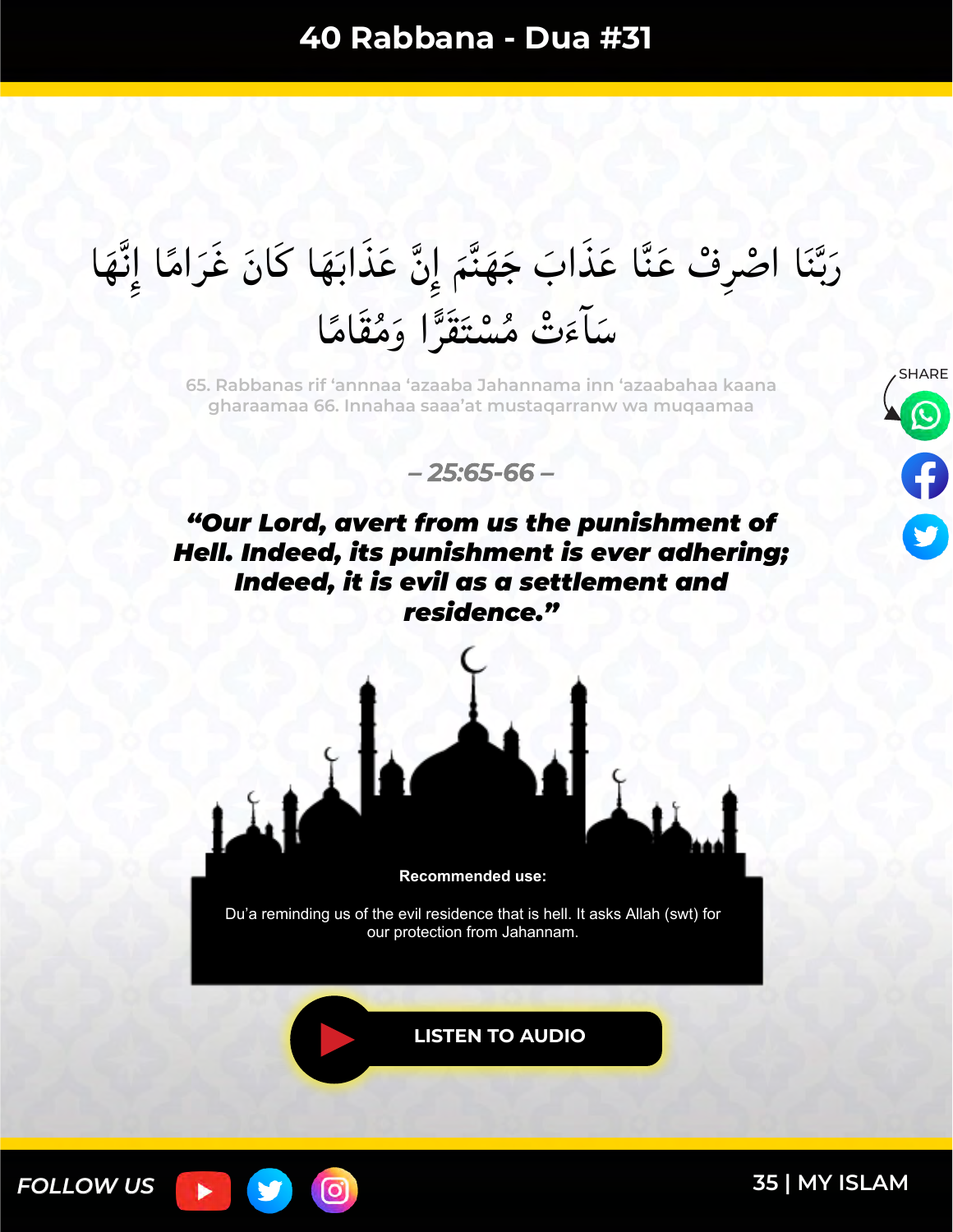#### رَبَّنَا هَبْ لَنَا مِنْ أَزْوَٰجِنَا وَذُرِّيَّتِنَا قُرَّةَ أَعْيُنٍۢ وَٱجْعَلْنَا ֕<br>׀ َ  $\bullet$  $\ddot{\bullet}$ ×<br>اب ە<br>ك َٔ لا<br>م  $\frac{1}{2}$  $\ddot{\phantom{0}}$ يد<br>پ بر<br>ر  $\lambda$ ا<br>ما ر<br>ما ¤ْ َٔ ֩**֦**  $\overline{\phantom{a}}$ ֬**֟**  $\frac{1}{2}$ بد<br>ب َ لِلْمُتَّقِينَ إِمَامًا ً  $\overline{\phantom{a}}$  $\frac{1}{2}$  $\frac{1}{2}$ ×<br>∧ ֪֩֩֟֩֩֩֩֩׀֦

SHARE **Rabbanaa hab lanaa min azwaajinaa wa zurriyaatinaa qurrata a'yuninw waj 'alnaa lilmuttaqeena Imaamaa**





## *"Our Lord, grant us from among our wives and offspring comfort to our eyes and make us an example for the righteous."*



*qurrata 'ayioni* is an old Arabic expression meaning to bring 'coolness to the eye' particularly from spiritual perspective to bring calmness, joy, or happiness. Asking Allah (swt) to grant us "coolness of the eyes" among our wives and through our children and future generations. To gift us as being a good leader, a role model for the righteous.

[ර

**[LISTEN TO AUDIO](https://youtu.be/a9zrTMqvgeY)**

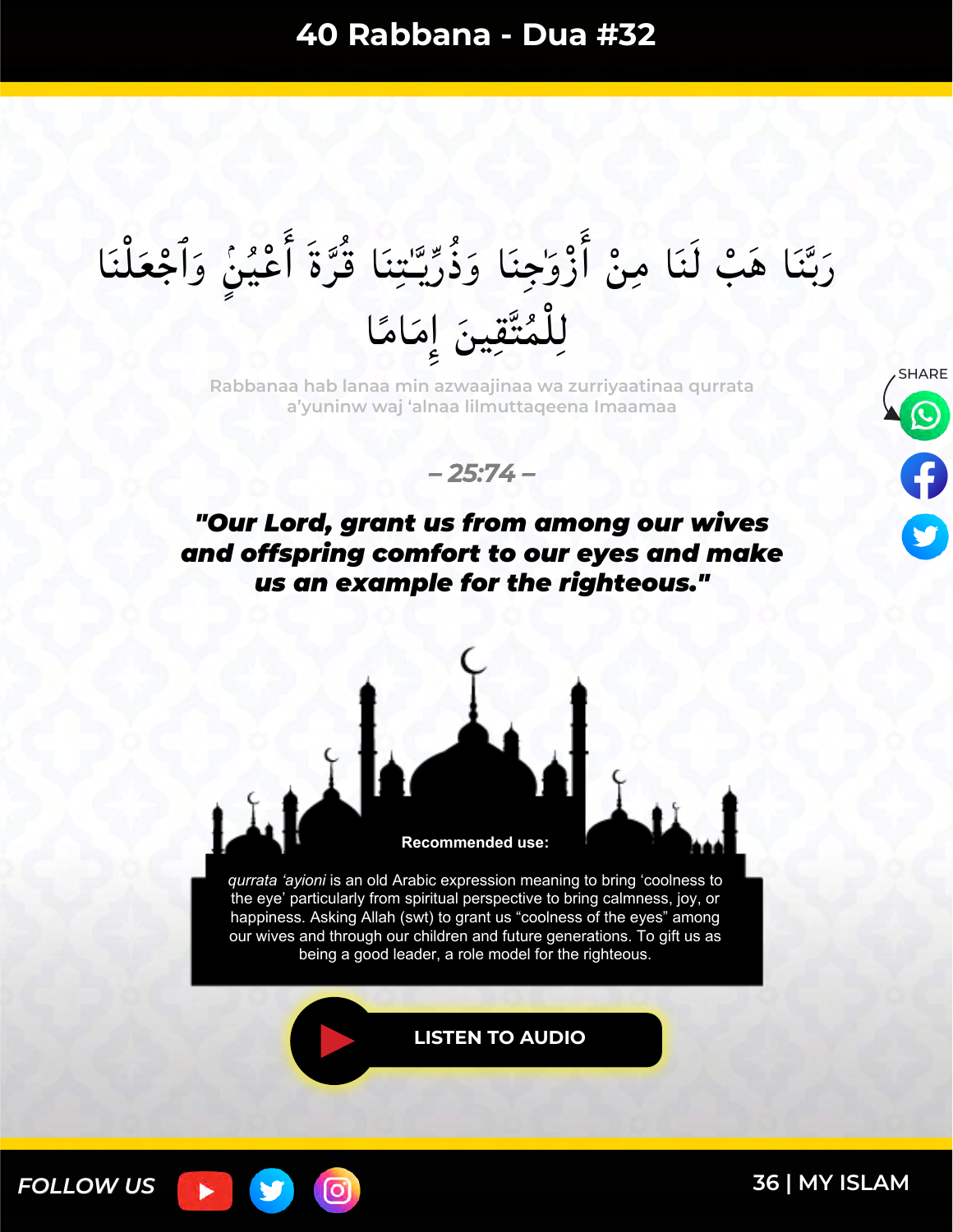بر<br>ر رَبَّنَا لَغَفُورٌ شَكُورٌ بر<br>مم  $\frac{1}{2}$ بد<br>ب َ

**Rabbana la Ghafurun shakur**





#### *"Our Lord is Forgiving and Appreciative"*



၀ြ

*FOLLOW US*

ь

У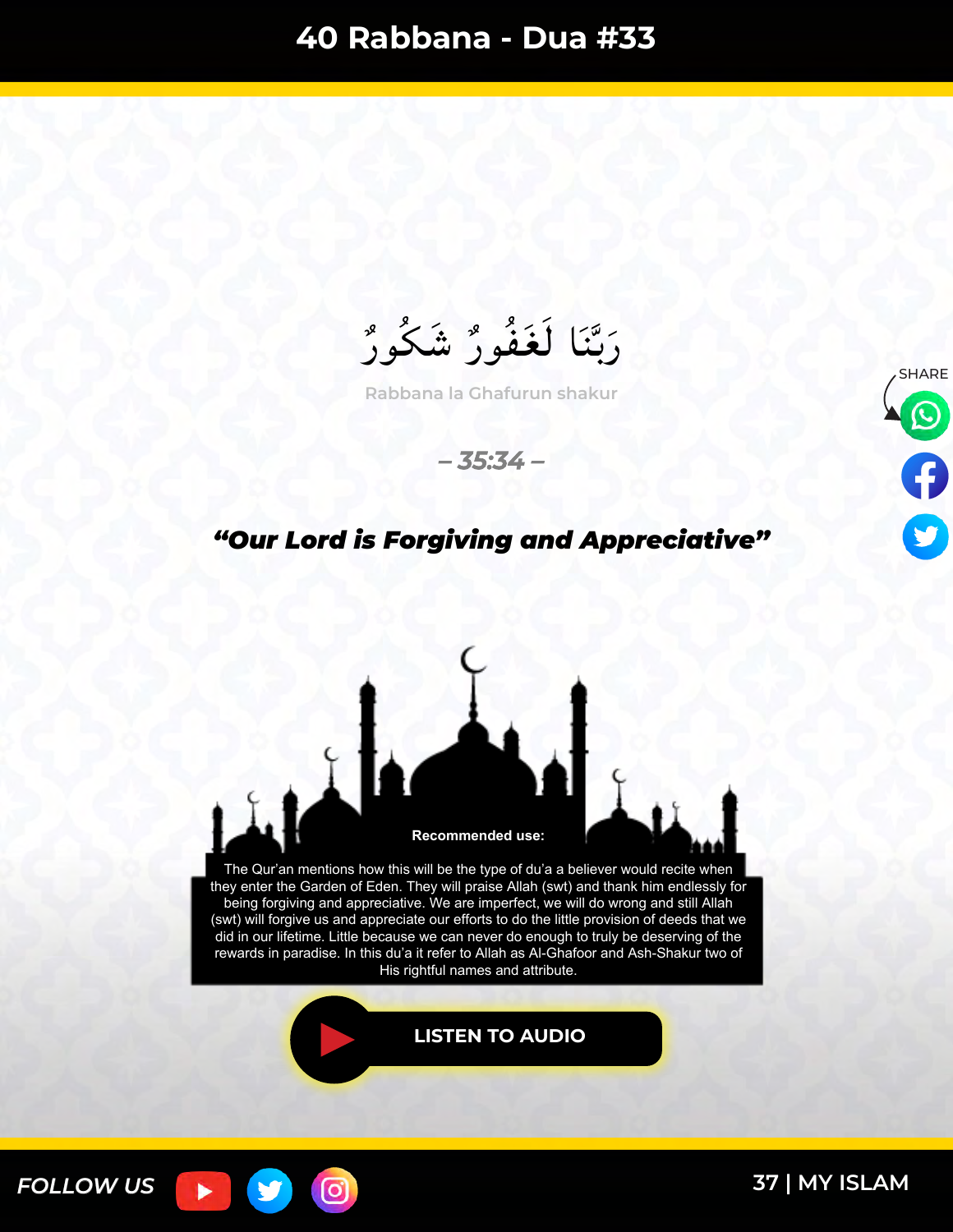SHARE رَبَّنَا وَسِعْتَ كُلَّ شَيْءٍ رَّحْمَةً وَعِلْمًا فَاغْفِرْ لِلَّذِينَ تَابُوا وَاتَّبَعُوا ا<br>ما ہ<br>( ً<br>محمد ֧֝֩֩֩֩֩֩֩׀<br>׀ ا<br>م ً  $\lambda$  $\frac{1}{2}$  $\ddot{ }$ ٥<br>۶ ا<br>ما س<br>ب بر<br>ب َ سَبِيلَكَ وَقِهِمْ عَذَابَ الْجَحِيمِ  $\int$  $\ddot{\bullet}$ ا<br>ما

**Rabbanaa wasi'ta kulla shai'ir rahmatanw wa 'ilman faghfir lillazeena taaboo wattaba'oo sabeelaka wa qihim 'azaabal Jaheem**

*– 40:7 –*





Allah's (swt) knowledge and his mercy know no limit, it is infinite. This du'a asks Allah (swt) to be merciful towards all those who believe and have sought istighfar (repentance) from their creator.

**[LISTEN TO AUDIO](https://youtu.be/5oWWViewUuE)**

[ဝ]

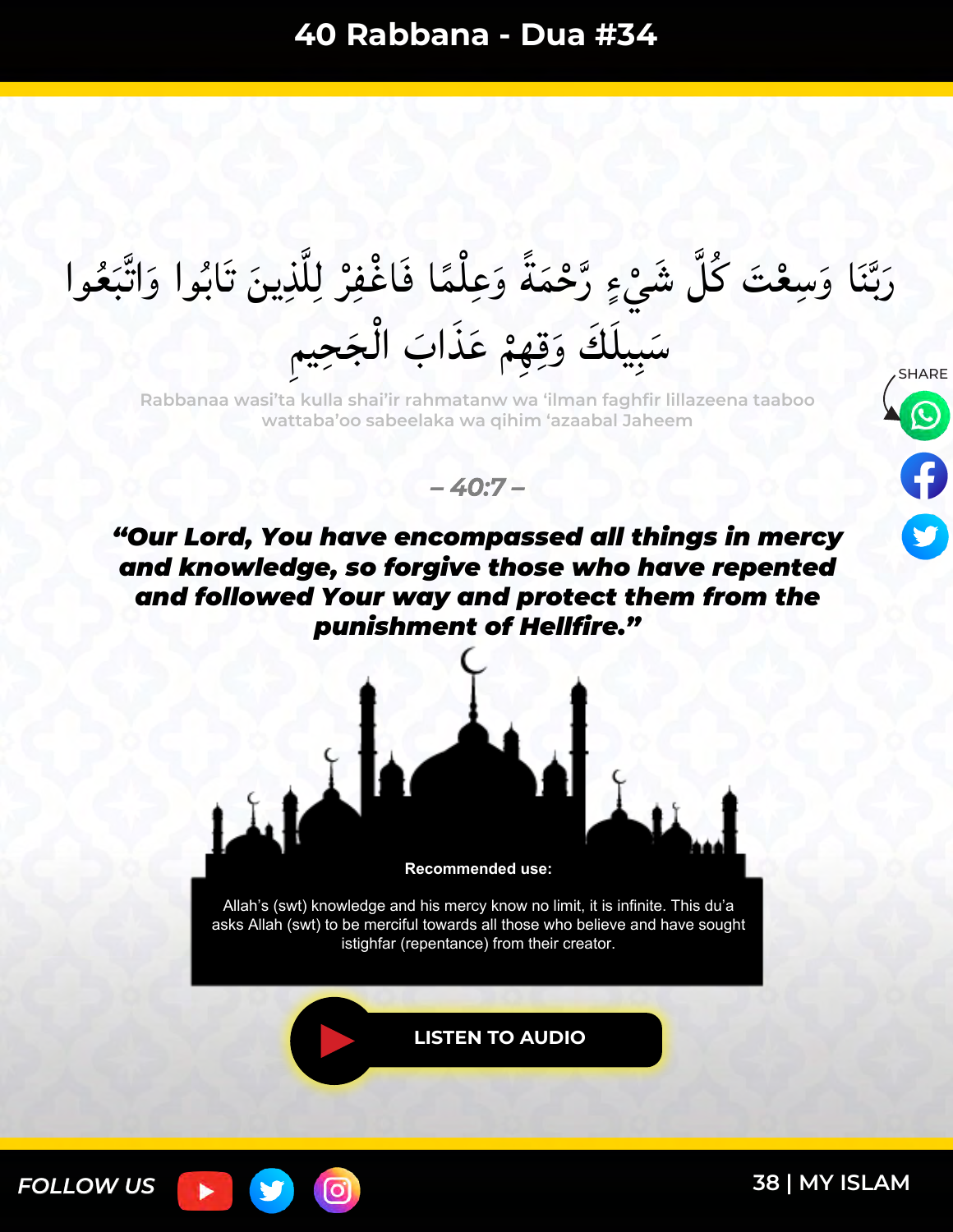$\ddot{\bullet}$ رَبَّنَا وَأَدْخِلْهُمْ جَنَّاتِ عَدْنِ الَّتِي وَعَدتَّهُم وَمَن صَلَحَ مِنْ آبَائِهِمْ  $\overline{\phantom{a}}$ ْ  $\chi$ ن<br>ن بر<br>ا  $\ddot{\phantom{0}}$ ە<br>\  $\ddot{\mathbf{u}}$  $\breve{\epsilon}$ ֩֩֩֩֩֩֩׀ **م م** َٔ ا َ  $\ddot{\phantom{0}}$ بد<br>ب َ وَأَزْوَاجِهِمْ وَذُرِّيَّاتِهِمْ إِنَّكَ أَنتَ الْعَزِيزُ الْحَكِيمُ وَقِهِمُ السَّيِّئَاتِ وَمَنِ بِمَعْ ∽<br>↓ ِ<br>م  $\frac{1}{2}$  $\int$ بر<br>ر ُ<br>و  $\int$  $\ddot{\cdot}$ َٔ ند<br>ف ٕ  $\ddot{\bullet}$  $\ddot{\phantom{0}}$ لا<br>لو بر<br>ر  $\frac{1}{2}$ ا<br>م  $\ddot{\bullet}$ ر<br>م ہ<br>نر<br>نر َٔ ا ا<br>ما تَقِ السَّيِّئَاتِ يَوْمَئِذٍ فَقَدْ رَحِمْتَهُ وَذَلِكَ هُوَ الْفَوْزُ الْعَظِيمُ  $\tilde{\bm{z}}$ ة<br>( بر<br>ر ە<br>و  $\int$ ر<br>ی ا<br>م ہ<br>م َ ا<br>∠<br>≈ ِمِعِ  $\tilde{\phantom{a}}$ بِمَعْ ∽<br>↓

**8. Rabbana wa adhkhilhum Jannati 'adninil-lati wa'attahum wa man salaha min aba'ihim wa azwajihim wa dhuriyyatihim innaka antal 'Azizul-Hakim, 9. waqihimus saiyi'at wa man taqis-saiyi'ati yawma'idhin faqad rahimatahu wa dhalika huwal fawzul-'Adheem** ×<br>♦

*– 40:8-9 –*

*"Our Lord, and admit them to gardens of perpetual residence which You have promised them and whoever was righteous among their forefathers, their spouses and their offspring. Indeed, it is You who is the Exalted in Might, the Wise. And protect them from the evil consequences [of their deeds]. And he whom You protect from evil consequences that Day – You will have given him mercy. And that is the great attainment."*



A du'a asking to unite the believers with their descendants in Jannah (i.e., to be reunited with your forefathers, spouses, and children.) This du'a also calls upon Allah (swt) using his rightful attributes of being Al-Aziz (the mighty one) and Al-Hakeem (the wise one). The du'a concludes by asking for protection on the day of judgment and asks to receive his mercy which would be the best of all gifts.

**[LISTEN TO AUDIO](https://youtu.be/NMkiW7-m1hE)**



(ဝ'

**SHARE** 

0

9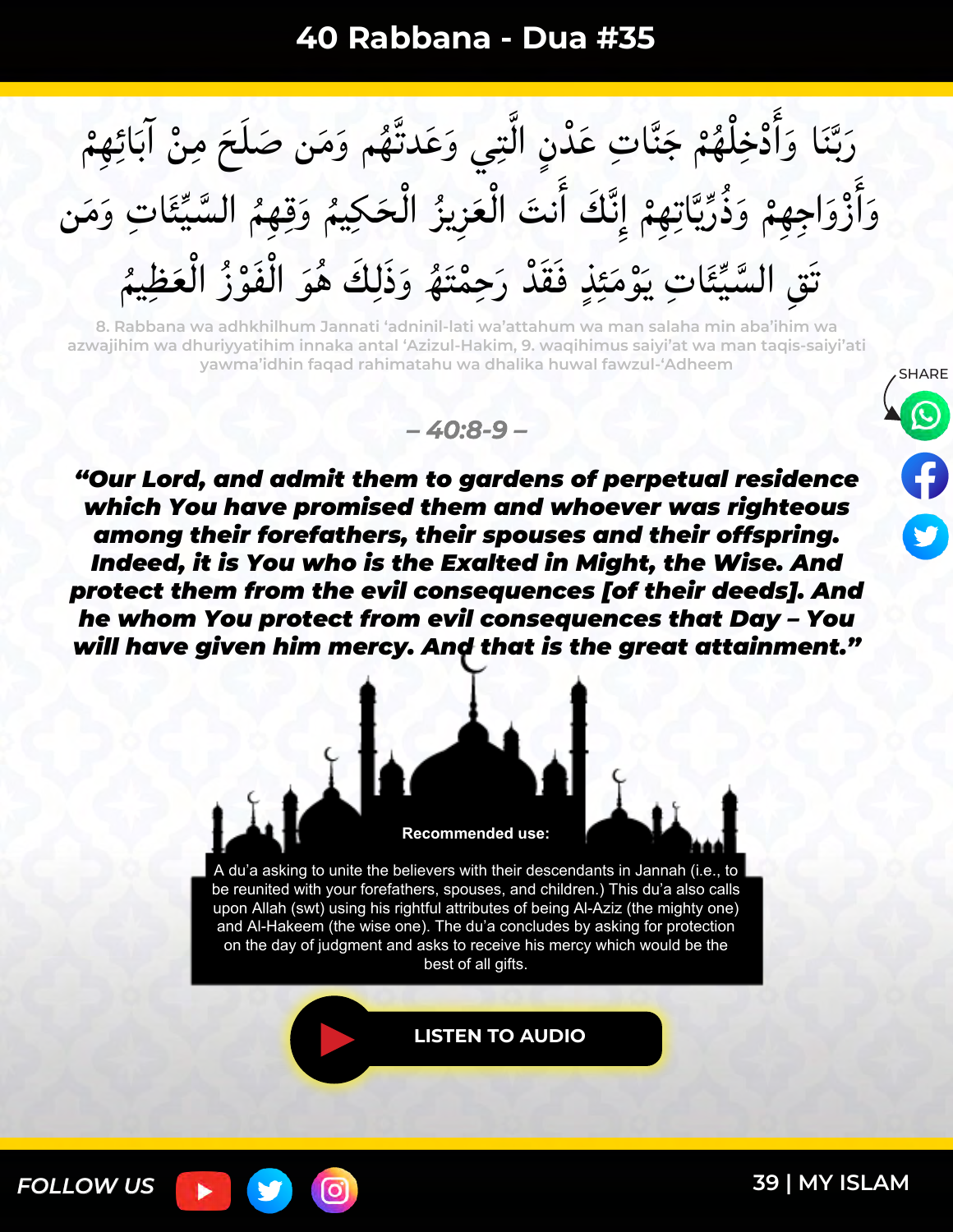#### رَبَّنَا اغْفِرْ لَنَا وَلِإِخْوَانِنَا الَّذِينَ سَبَقُونَا بِالْإِيمَانِ وَلَا تَجْعَلْ فِي ہ<br>|<br>|  $\tilde{\bm{s}}$ ֩**֟** ا<br>ما  $\lambda$ ە<br>را بر مع<br>م  $\overline{\phantom{a}}$ بر<br>ر  $\tilde{\mathbf{r}}$ َ **ื** ِٕ ر<br>م ہ<br>(  $\tilde{a}$ س<br>ب بد<br>ب ا<br>استان قُلُوبِنَا غِلَّا لِّلَّذِينَ اٰمَنُو ا  $\overline{\phantom{a}}$ ו<br>|<br>|  $\H$  $\tilde{\textbf{j}}$ س<br>م  $\tilde{ }$

**Rabbanagh fir lanaa wa li ikhwaani nal lazeena sabqoonaa bil eemaani wa laa taj'al fee quloobinaa ghillalil lazeena aamanoo**



*– 59:10 –*



A du'a which reflects the attitude we should have for our fellow Muslim brothers and sisters. Those who "preceded us in faith" would refer to those who embraced Islam before the emigration from Makkah to Yathrib. Those who came after would be everyone who accepted Islam after the migration. This du'a is a reminder that we are one Ummah and we should not harbor resentment or hate towards one another. We must continue with love in our hearts for our community and to resist being envious towards any good Allah (swt) may have bestowed on another person.

**[LISTEN TO AUDIO](https://youtu.be/_FHtzEdq1GM)**

0



#### **40 [| MY ISLAM](https://myislam.org/?utm_source=offline&utm_campaign=rabbana-du%27a-book&utm_content=20210127-footer)**

**SHARE** 

 $\bm{\omega}$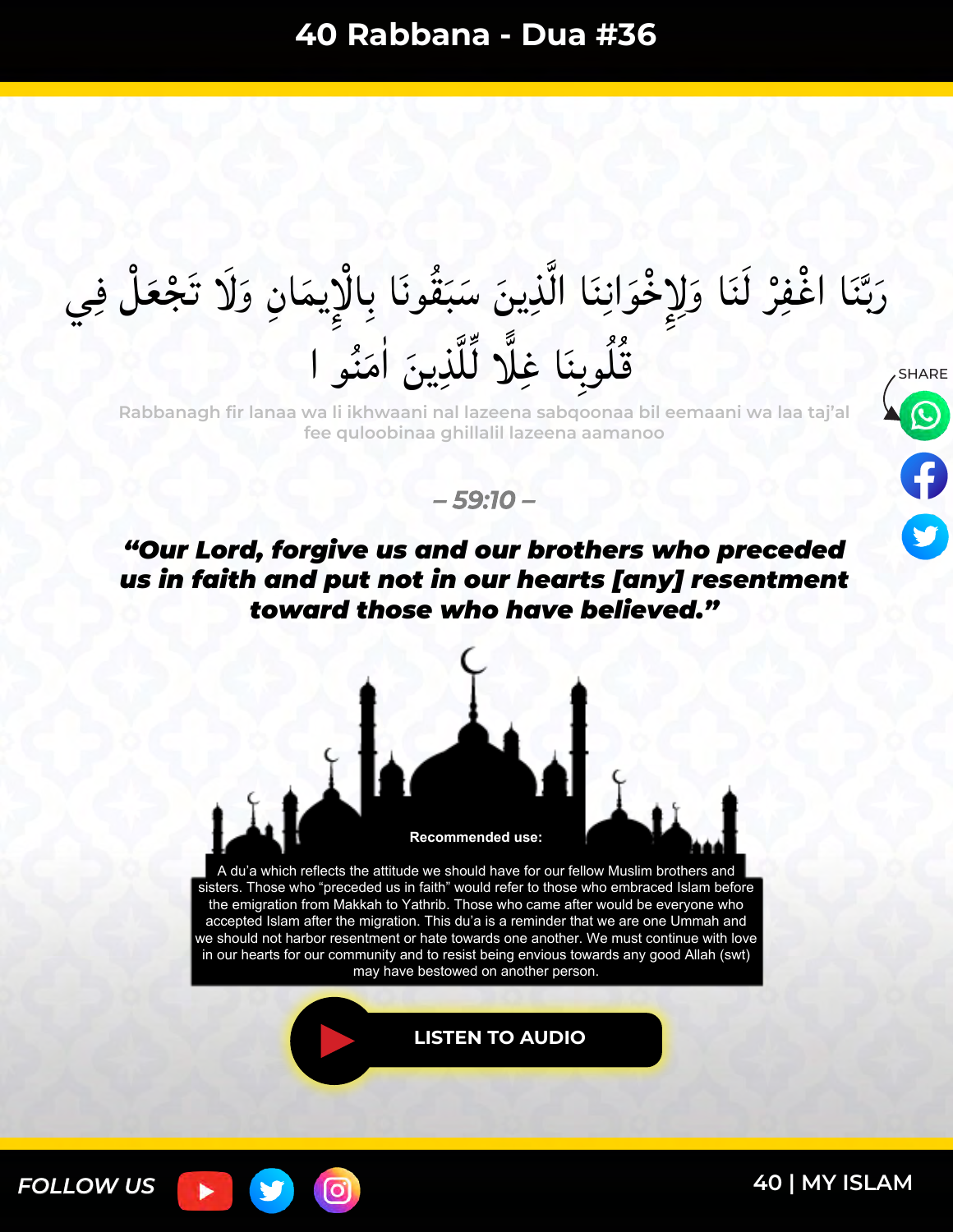<sup>,×</sup><br>◆ رَبَّنَاً إِنَّكَ رَؤُوفٌ رَّحِيمٌ لن<br>م ×<br>مەم َ ند<br>ف  $\frac{1}{2}$ س<br>ب با<br>با َ

Rabbannaaa innaka Ra'oofur Raheem **SHARE** 

#### *– 59:10 –*

#### *"Our Lord, indeed You are Kind and Merciful."*





*FOLLOW US*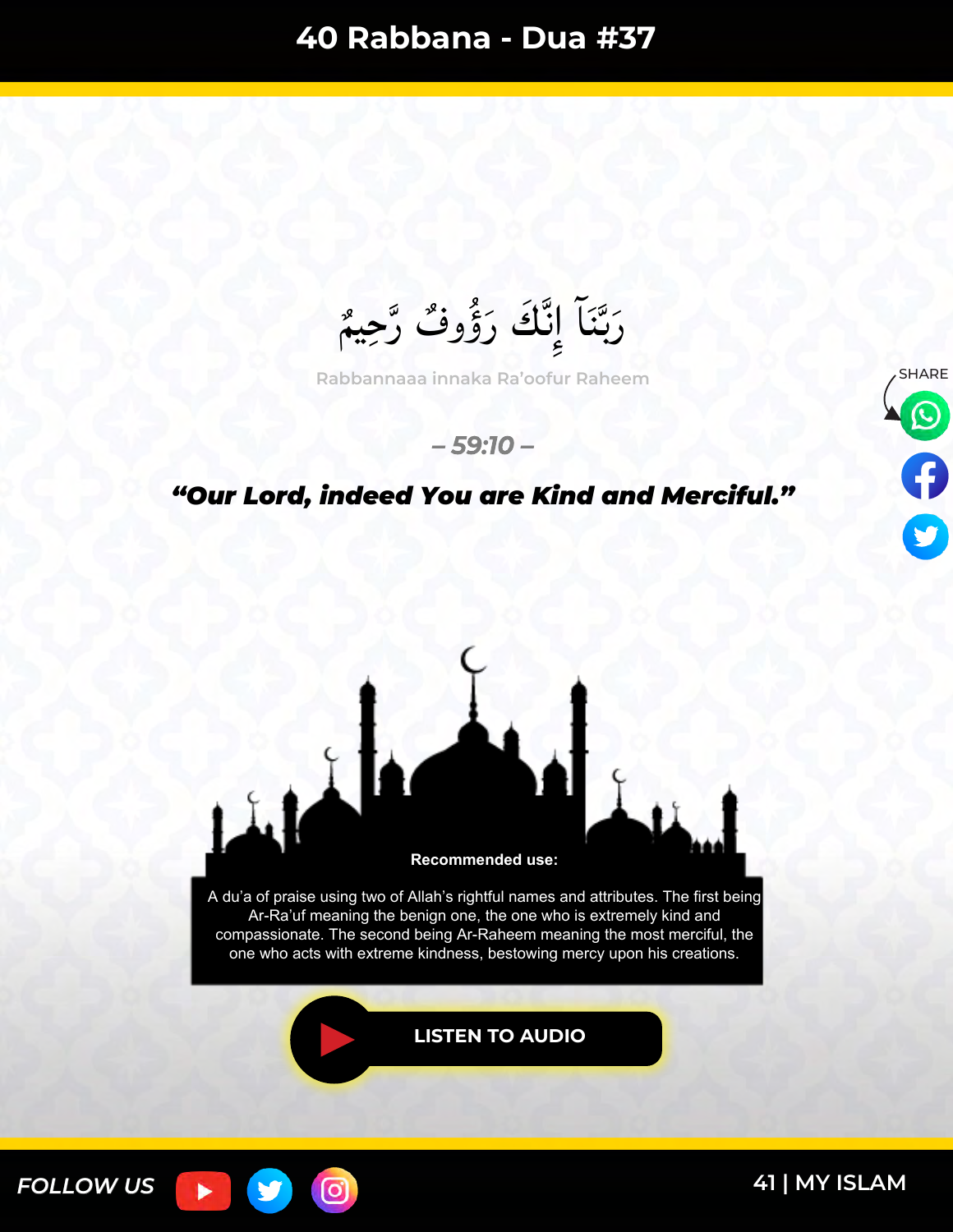بر<br>ر رَّبَّنَا عَلَیْكَ تَوَكَّلْنَا وَإِلَیْكَ أَنَبْنَا وَإِلَیْكَ الْمَصِیرُ  $\lambda$  $\int$  $\frac{1}{2}$  $\ddot{\bullet}$ َٔ ٰ¤<br>ا ֧֧֧֧֧֧֧֧֧֧֧֧֧֧֧֧֧֝֩֩֩֩֩֩֩֩֓֓֓֓֓֓֩֩֓֓֓֓֓֓֓֩֓֩֩֓׀<br>֧׀ َ  $\frac{1}{2}$ س<br>ب بد<br>ب س<br>م

SHARE **Rabbanaa 'alaika tawakkalnaa wa ilaika anabnaa wa ilaikal maseer**

*– 60:4 –*

## *"Our Lord, upon You we have relied, and to You we have returned, and to You is the destination."*





ြင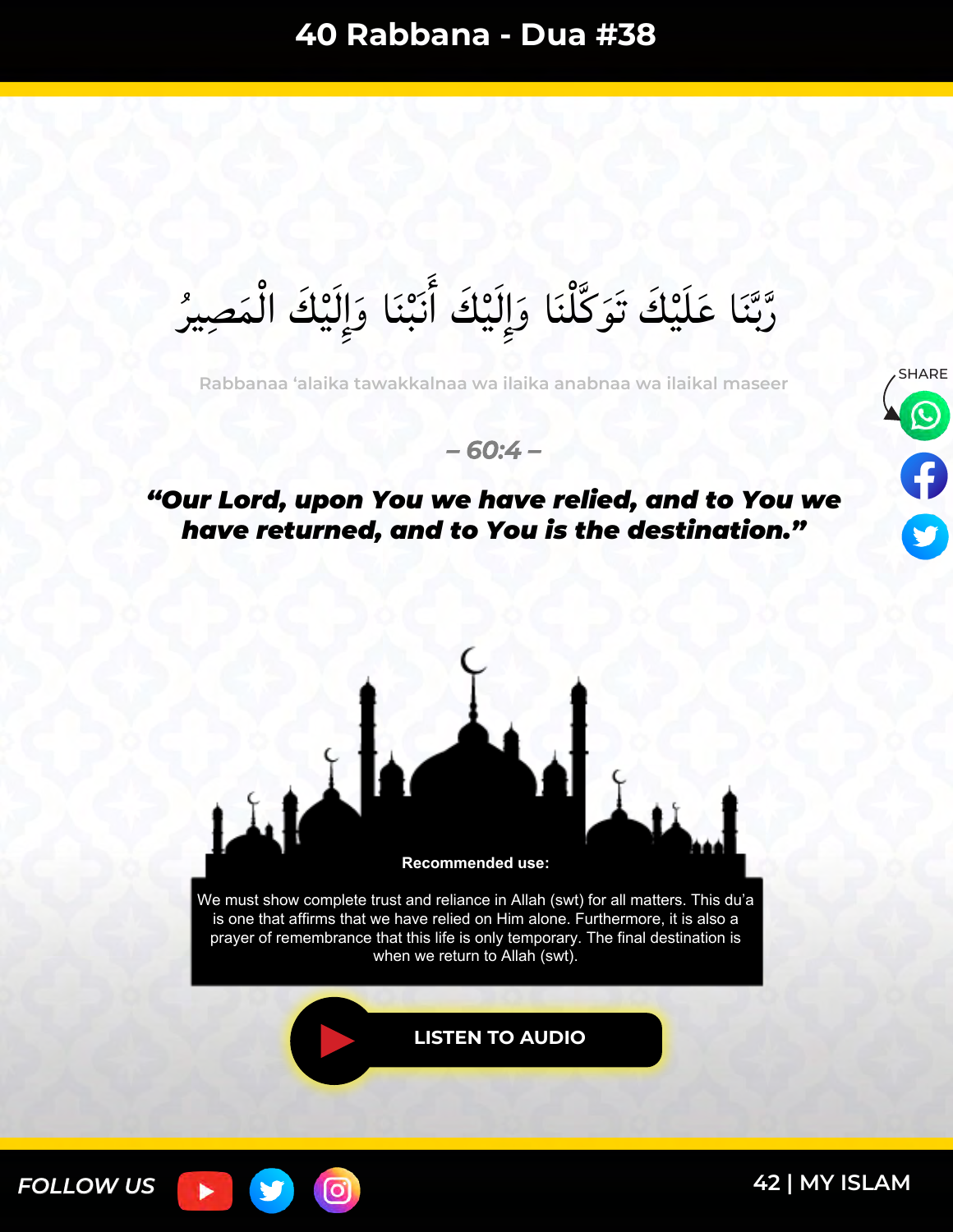#### رَبَّنَا لَا تَجْعَلْنَا فِتْنَةً لِّلَّذِينَ كَفَرُوا وَاغْفِرْ لَنَا رَبَّنَاً إِنَّكَ ند<br>ف  $\frac{1}{2}$  $\ddot{\phantom{0}}$ بر<br>ب ِ<br>ُما ہ<br>ز ا<br>م  $\H$  $\tilde{\textbf{j}}$ ً  $\overline{\phantom{a}}$  $\frac{1}{2}$  $\overline{\phantom{a}}$ ֩֩֩֩֩֩֩׀  $\tilde{\bm{s}}$ **ื** س<br>ا بد<br>ب َ  $\frac{1}{2}$ نتَ الْعَزِيزُ الْحَكِيمُ  $\int$ بر<br>زم  $\tilde{\mathbf{S}}$  $\int$  $\tilde{\cdot}$ َٔ ا

SHARE **Rabbana laa taj'alnaa fitnatal lillazeena kafaroo waghfir lanaa rabbanaaa innaka antal azeezul hakeem**



*– 60:5 –*

*"Our Lord, make us not [objects of] torment for the disbelievers and forgive us, our Lord. Indeed, it is You who is the Exalted in Might, the Wise."*



Du'a of Prophet Ibrahim (as).

This is a du'a Prophet Ibrahim (as) recited asking to make the believers victorious over the disbelievers. To not make us "objects of torment" meaning if the disbelievers won, they would falsely assume what they followed was correct. They would question how Allah (swt) would allow his believers to lose. The du'a then continues referring to Allah (swt) as azeezul hakeem meaning the most powerful and wise.

 $\bullet$ 

**[LISTEN TO AUDIO](https://youtu.be/-buKBTekF2E)**